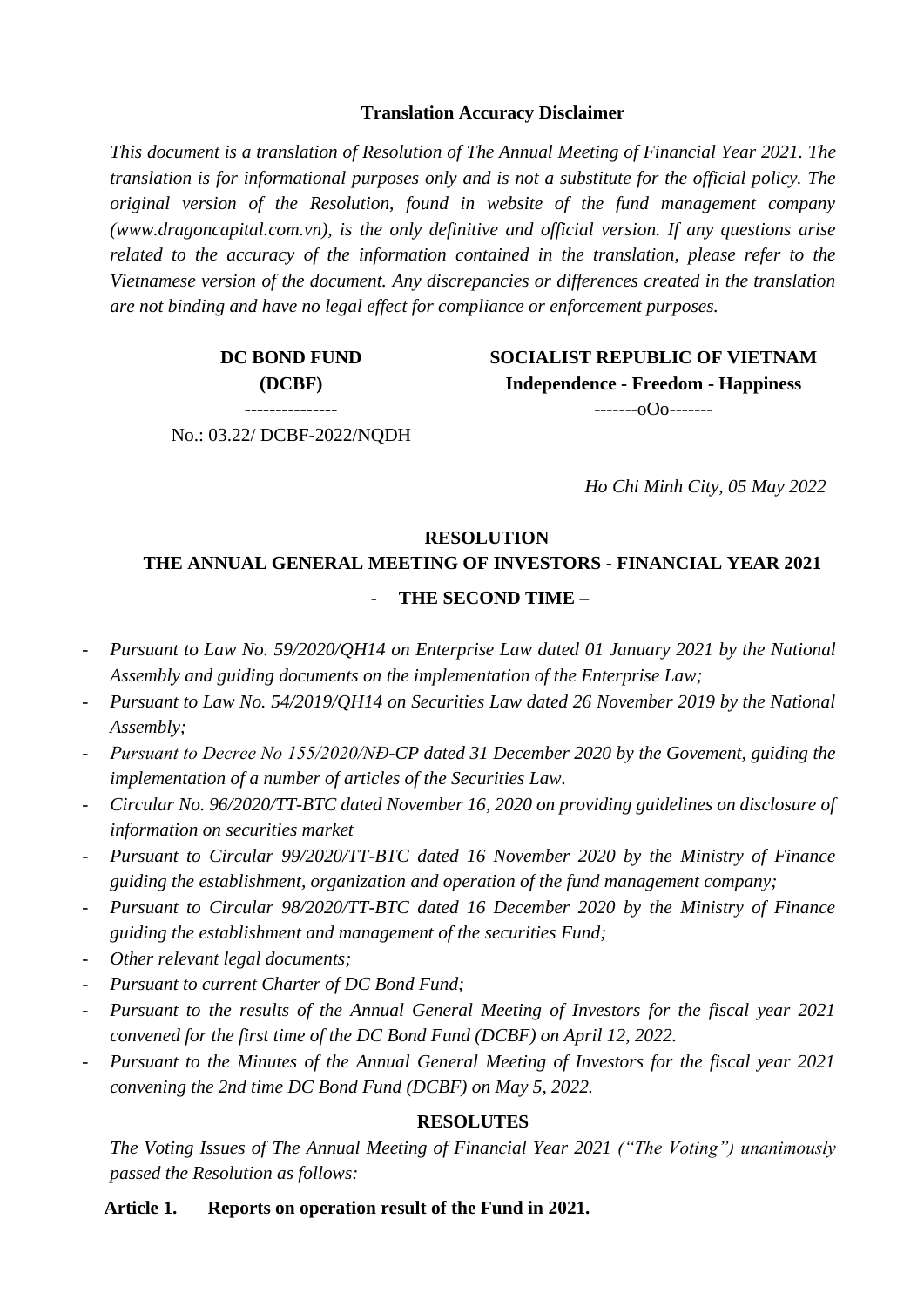The Voting unanimously agreed Reports on operation result of the Fund in 2021 as follow:

As of 31 December 2021, the net asset value of the DCBF fund units (NAV/Unit) was VND 22,278.64, increased from 20,756.15 as at 31 December 2021. While the total Fund's net asset value (NAV) decreased from VND 905.69 billion to VND 828.02 billion in the same period. Total Fund's assets were VND 847.08 billion. In 2021, DCBF issued 25.96 million and bought back 32.43 million fund certificates, corresponding to a net repurchase of 6.47 million units or a net redemption value of VND141.5 billion.

In general, NAV/Unit had quite good and stable monthly growth in 2021. Average monthly growth of NAV / Unit was 0.59%. NAV/Unit growth of 0.88% in December was the highest among 12 months of 2021. For 2021, the Fund's net and gross returns were 7.34% and 8.81% respectively. During 2021, DCBF with a return of 7.34% outperformed its internal reference index, HNX 3yr Index (the 3-year Total Income Government Bond Index of the Hanoi Stock Exchange) which only increased +1.12% for 2021. In 2021, DCBF has earned VND 58.3 billion of net profit from investment carries and VND 5.5 billion from capital gains. In total, the fund earned a profit of VND 63.8 billion for the whole year. The total operating expenses of the DCBF fund in 2021 is 1.36%. 2021 is a good performance year for DCBF and meets investors' expectations.

As of end 2021, Fund's investment portfolio was mainly listed and unlisted corporate bonds, certificates of deposit issued by consumer finance companies and bank deposits. As of 31 December 2021, corporate bonds (CB) made up the biggest portion of the DCBF portfolio (61.9%, vs 29.6% at year-end 2020), followed by certificates of deposit (CD) (34.0%, vs 43.5% at yearend 2020) and bank deposits & cash (4.2%, vs 10.1% at year-end 2020). At the year-end 2021, DCBF didn't hold any VGB positions In December 2021, DCBF executed many transactions related to CBs and CDs which help to increase the average yield of investment portfolio significantly, creates a good basis for starting the year of 2022. *Asset allocation*







*Fund performancr for 2021 (%)*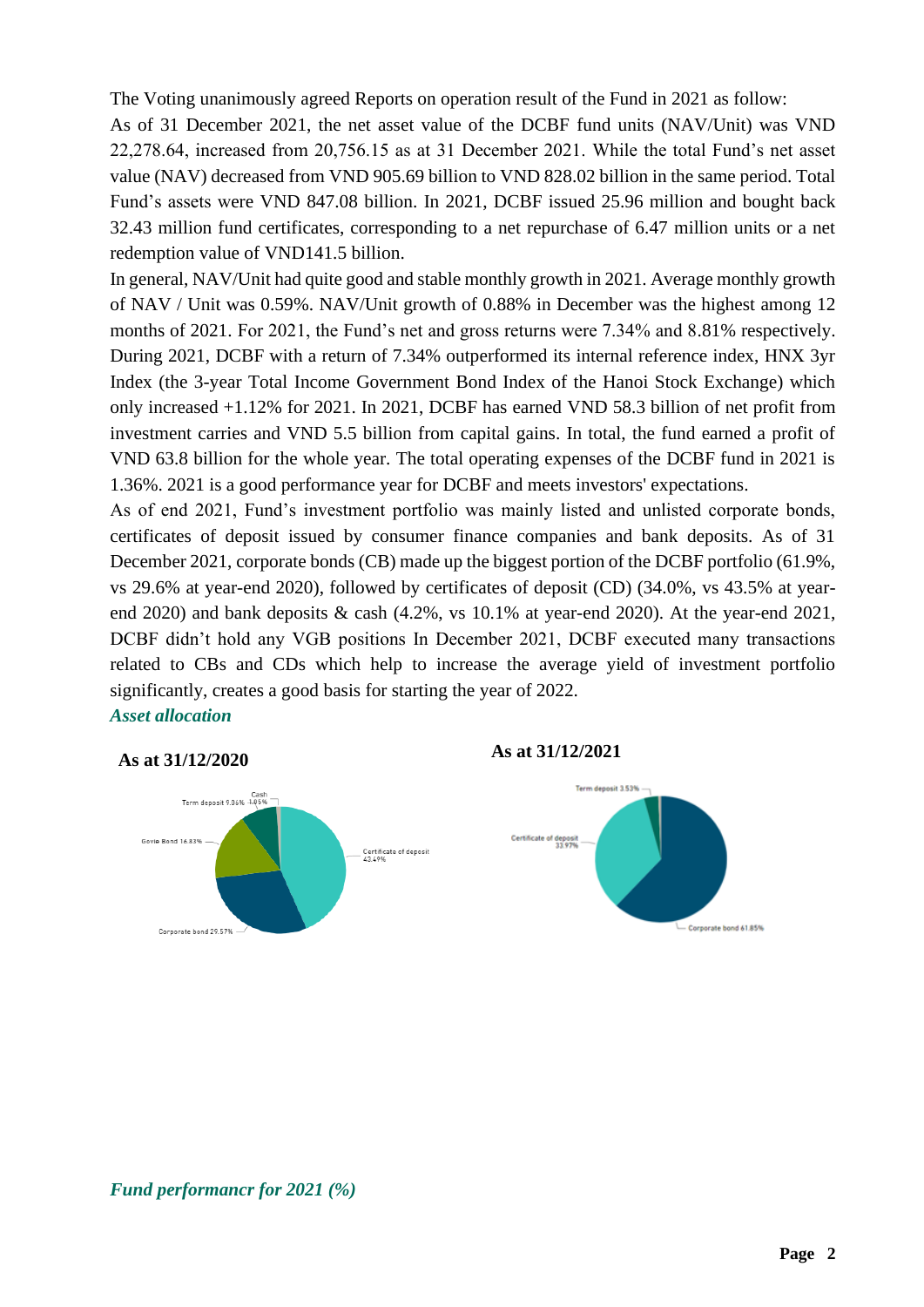

#### **Article 2. Audited Annual financial statement of the Fund in 2021.**

The Voting unanimously agreed Audited Annual financial statement of the Fund in 2021. Please see the content of Fund's audited financial statement in 2021 on the DCVFM's website at www.dragoncapital.com.vn

### **Article 3. Profit distribution plan of the Fund in 2021.**

The Voting unanimously agreed DCBF will not deliver dividend to avoid any tax and extra cost. All of the income will stay with the fund be reinvested up to clause 61 of the fund's charter.

### **Article 4. Operational plan of the Fund in 2022**

The Voting unanimously agreed Operational plan of the Fund in 2022 as follow:

Looking back, 2021 was the second year that the whole world got bad hit from Covid-19. In 2021, Vietnam GDP growth increased 2.58%, lower than the level of 2.9% in 2020, and was the second year in its low range. However, compared to many other countries which had to face with negative growth, Vietnam still had encouraging growth level thanks to its well-control to the pandemic. With stimulus packages focus on infrastructure development, Vietnamese economy is expected to be able to come over the challenges, continually develop at stable growth and still be one of the chosen places of FDI investors.

Regarding investment strategy, with the target to maintain Fund's return at a good and stable level, DCBF will maintain high exposure in corporate bonds (CB) and certificates of deposit (CD). The CD portion will be reduced accordingly when new corporate investments are added. Cash and bank deposits will be kept as low as possible. The fund will consider to invest in government bonds when there is a good time. The government bonds had been at record low levels for all tenors. The average rate of 5 and 10 years were at only 0.94% and 2.17% as at end 2021. Liquidity of banking system was at good level. Short-term investments in government bond will depend on the market condition. In addition, active trading will be applied to seek for Fund's capital gains.

The corporate bond market has developed tremendously in the recent years. For 2021, the total corporate bond issuance was around VND 658 trillion, which was almost double of the new issuance of government bonds. In 2021, there are 243 companies initially issued corporate bonds, with an issued value accounted for 40% of the total issuance amount. And the demand to issue corporate bonds is expected to maintain at high level in 2022. Corporates may be keen on issuing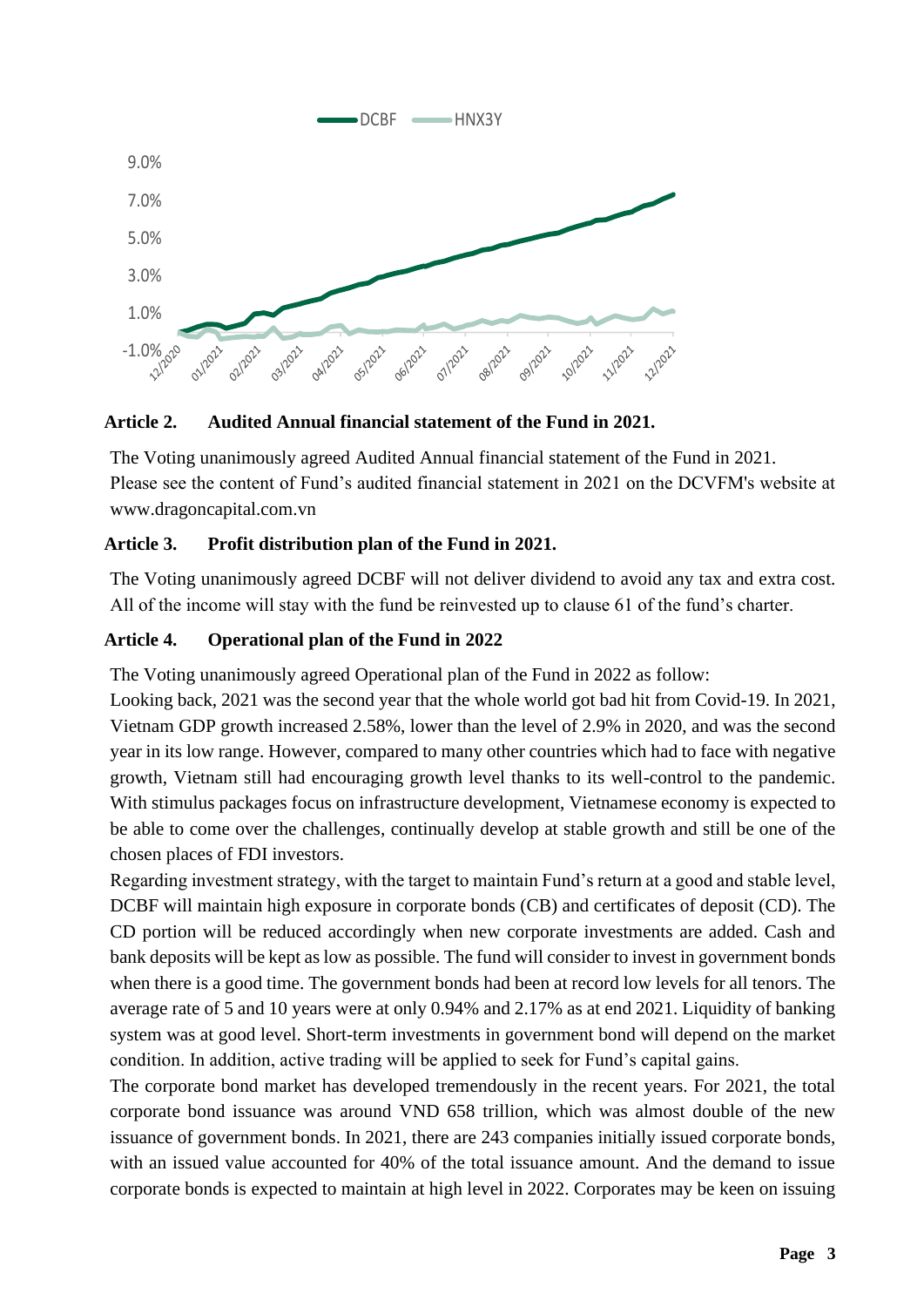bonds when the cost of issuing bonds lower than the cost of issuing equity and the procedure is simpler and especially in the context that it is more difficult for them to access long term bank loans. On the other hand, the demand for debt restructuring increases in many companies. Investment in corporate bonds is currently attracting the attention of both professional and institutional individual investors as the bond yields remain stable at attractive levels compared to government bond yields and deposit interest rates which are now at very low levels. The application of new regulations to issuing and trading corporate bonds will make the corporate bond market more transparent and safer for investors. Although the liquidity is comparatively low, no official credit rating agency exists, the risk, especially credit risk, is high corporate bond is still a fresh and attractive channel for investors which is expected to have a lot of growth in the near future. Issuing corporate bond through public offering method will be a trend in 2022. The mandatory to use credit ratings for some bonds and issuers from January 1, 2023 will be a milestone for the market. With DCBF, corporate bonds are determined to be the Fund's main investment channel in 2022. With a professional team, the Fund is expected to have good and safe investments in corporate bonds.

### **Article 5. Auditor selection for the Fund in 2022.**

The Voting unanimously authorized the Board of Representatives ("BOR") to select one of the two proposed auditing companies for auditing financial statements of the Fund in 2022.

| <b>Fund</b> | NAV @<br>31/12/2020      | NAV @<br>31/12/2021      | <b>Increase/D</b><br>ecrease<br><b>NAV</b> | <b>Audit Fee</b><br>2021 |            | <b>Audit Fee Proposal for</b><br>2022<br>(VND Million) |
|-------------|--------------------------|--------------------------|--------------------------------------------|--------------------------|------------|--------------------------------------------------------|
|             | (VND<br><b>Billion</b> ) | (VND<br><b>Billion</b> ) | (9/0)                                      | (VND<br><b>Million</b> ) | <b>PwC</b> | <b>KPMG</b>                                            |
| <b>DCBF</b> | 905.69                   | 828.02                   | $-9\%$                                     | 110                      | 114        | 150                                                    |
|             |                          |                          |                                            |                          | 4%         | 36.40%                                                 |

*Note:* The above fees exclude VAT.

*Propose:*

- Based on the above proposals, DCVFM suggest investors authorize The Board of Representatives to select the audit firm among PwC, KPMG and E&Y to audit the fund's 2021 financial statements.
- The selection of the audit firm will base on the followings:
	- Reasonable fee.
	- Continuity of the audit firm.
	- Professional.
	- Capability to meet fund's requirements.

# **Article 6. Total operating budget for BOR in 2022**

The Voting unanimously agreed Total operating budget for BOR in 2022 as follow:

a. Remuneration budget for BOR in 2022:

|                    | <b>Name of cost</b> | <b>Budget in 2022</b> | <b>Actual in 2021</b> | % increase/ |
|--------------------|---------------------|-----------------------|-----------------------|-------------|
| $\blacksquare$ No. |                     |                       |                       | decrease    |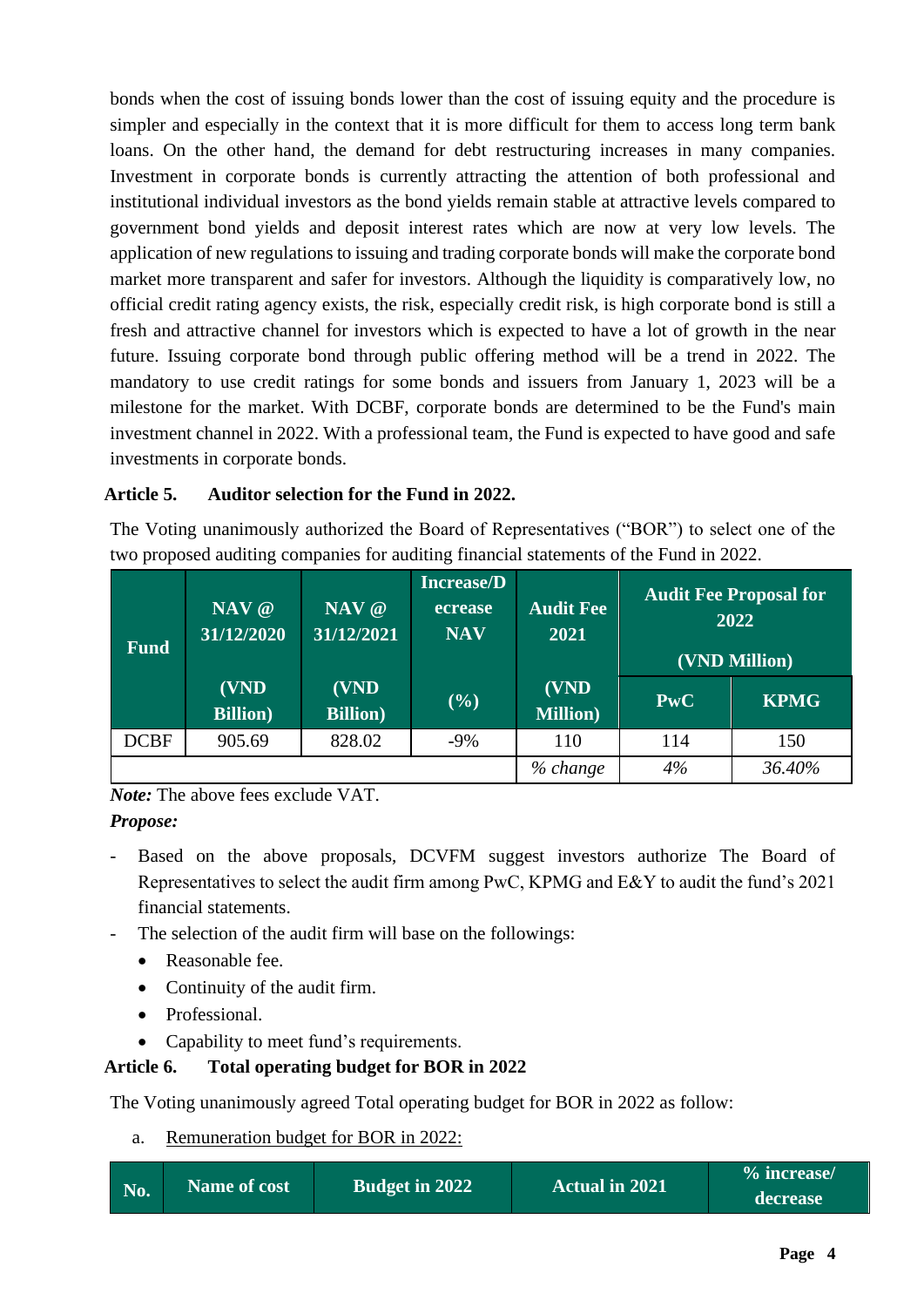| . . | Remuneration | 93,000,000 | 117,000,000 | 20.51% |
|-----|--------------|------------|-------------|--------|
|-----|--------------|------------|-------------|--------|

- The remuneration of the Board of Representatives will be planned for one Chairman, two members, and one secretary detailed as follows:
	- Chairman: 4 million dong/ month
	- Member: 2 million dong/ month
	- Secretary: 1 million dong/ month

The remuneration of the new member will be calculated based on the abovementioned constituents.

- **-** From the AGM 2021 (expected in May 2022) onwards, DCVFM proposes that if a secretary and/or member(s) of the Board are employees of DCVFM, they will not receive the remuneration.
- **-** Remuneration budget for the BoR in 2022 is reduced 20,51% compared to 2021 because one member and the secretary to the Board are employees of DCVFM, they will not receive the remuneration from June 2022. In case the AGM is completed earlier or later than May 2022, the remuneration will be adjusted accordingly.
- b. Budget for the expenses related to activities of BoR:

All meetings of the Board of Representatives will be almost in the form of a teleconference or via papers; hence meeting costs will be minimal. Therefore, DCVFM will not propose the budget of meeting BoR costs and will not accrue this cost in periodic NAVs of the Fund. Instead, DCVFM will account for this cost in relevant NAV when it incurs.

The actual expenses regarding meetings of BoR in 2022 will be reported to the BoR at the annual meeting of the 4th Quarter and the next AGM.

## **Article 7. Amendment, supplement to the Fund Charter**

The Voting unanimously agreed all content of Amendment, supplement to the Fund Charter:

| <b>7.1. Amending to the Definitions Section:</b> adjusted in accordance with current law provisions. |  |  |
|------------------------------------------------------------------------------------------------------|--|--|
| "2. DEFINITIONS                                                                                      |  |  |

| "Bond Fund"                                | mean fund that invest in various kinds of bonds, money<br>market instruments, term deposits and other fixed income<br>instruments with the proportion of investment in such assets<br>that makes up at least eighty percents $(80\%)$ and up to 100%<br>of the net asset value.                                                                                                                                                                                                                                |
|--------------------------------------------|----------------------------------------------------------------------------------------------------------------------------------------------------------------------------------------------------------------------------------------------------------------------------------------------------------------------------------------------------------------------------------------------------------------------------------------------------------------------------------------------------------------|
| <b>Depository and Supervisory</b><br>Bank" | Means Standard Chartered Bank (Vietnam) Ltd, (hereinafter<br>referred to as Standard Chartered Bank) is a 100% foreign<br>owned bank, being established under the license No. 236/GP-<br>NHNN issued by the State Bank of Vietnam under the Law on<br>Credit Institutions dated 08/09/2008 and the registration<br>08/GCN-UBCK- <del>GCN</del> for<br>certificate No.<br>securities<br>depository activities by the State Securities Commission,<br>dated 07 May 201508, to carry out activities of custody of |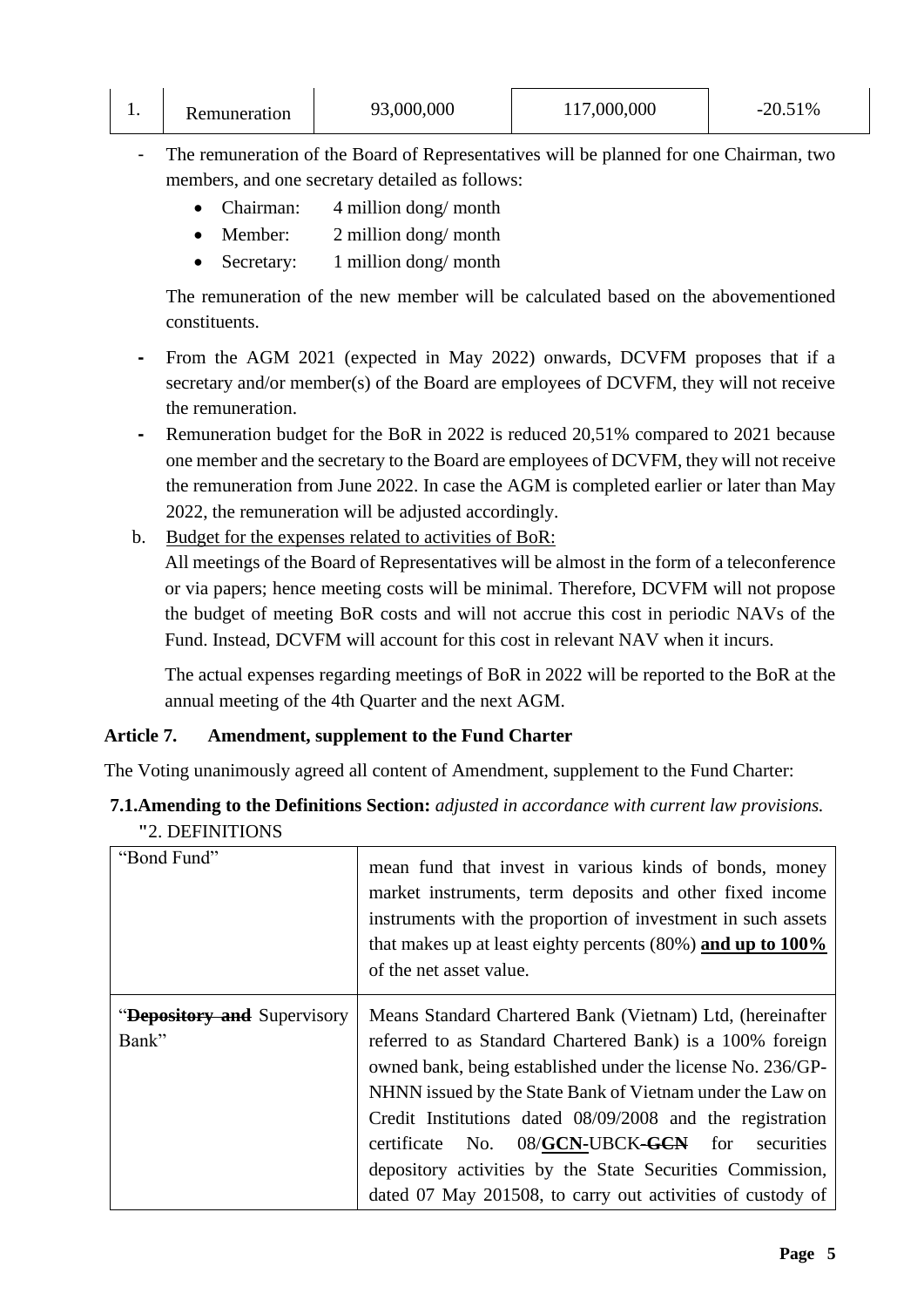|                               | securities, economic contracts and documents and records<br>related to the Fund's assets as well as to supervise DCBF's<br>activities. Rights and responsibilities of The Supervisory bank<br>are defined in Chapter VII of this Charter.                                                                                                                                                                                   |
|-------------------------------|-----------------------------------------------------------------------------------------------------------------------------------------------------------------------------------------------------------------------------------------------------------------------------------------------------------------------------------------------------------------------------------------------------------------------------|
| <u> 'Odd Fund units"</u>      | are the remaining fund units in the investor's account<br>which are less than the required account maintaining<br>units. These odd fund units arise from the partial<br>redemption as regulated in the Chapter IX, article 3.6 -<br>"Partial redemption, suspension of trading of open-ended<br>fund transactions" of this Prospectus.                                                                                      |
| 'Subscription price"          | Is the price that an investor must pay to the fund<br><b>management company</b> to buy a fund unit. The selling<br>price/Issuing price in the trading periods after the Fund is<br>converted is equal to the net asset value per unit of the fund<br>calculated at the trading day of the fund certificates-plus<br>the issuance service price—this at the post-conversion<br>transaction periods-specified in the Charter. |
| 'Redemption price"            | Redemption price is the price of a fund unit, that Fund<br>Management company must pay investors, is determined by<br>the net asset value per a fund unit as of the fund certificate<br><b>Trading day</b> minus price of service of redemption as the Fund<br>Charter.                                                                                                                                                     |
| 'Net Asset Value of the Fund" | (Hereinafter referred to as NAV) is the total value of assets<br>and investments owned by the DCBF minus all of its debt<br>obligations-total liabilities of the DCBF on the trading day<br>closest to the valuation day.                                                                                                                                                                                                   |
| 'Trading day"                 | means the date when the fund management company, on<br>behalf of the funds, executes orders/requests additionally<br>issues fund certificates as required by the investors<br>through appointed distribution agents before the Cut-off<br>time. issues or repurchase open-ended fund certificates, as<br>required by the investors according to the trading<br>mechanism of the Fund specified in this Fund Charter         |
| 'Fund adminstration service"  | Carrying out other activities in accordance with legal<br>regulations and the Fund"s Charter, the Contract signed<br>with the Fund Management Company.                                                                                                                                                                                                                                                                      |
| 'Transfer agency service"     |                                                                                                                                                                                                                                                                                                                                                                                                                             |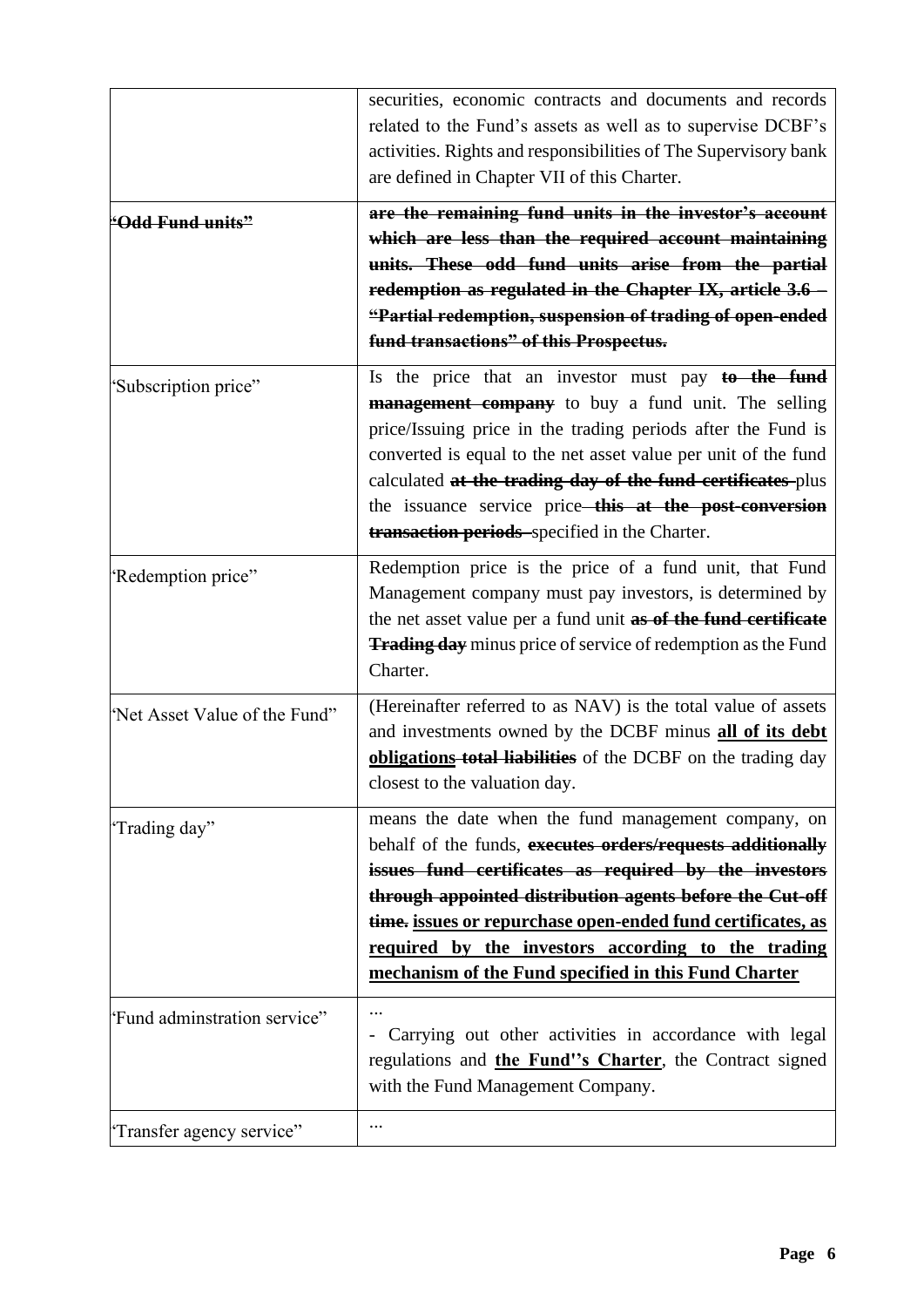| - Carrying out other activities in accordance with legal |  |
|----------------------------------------------------------|--|
| regulations and the Fund''s Charter, the Contract signed |  |
| with the Fund Management Company.                        |  |

# **7.2.Amending and supplementing Article 8. Supervisory Bank:** *updated information of Supervisory bank*

"Article 8. Supervisory Bank

Standard Chartered Bank (Vietnam) Ltd, is established under the license No. 236/GP-NHNN issued by the State Bank of Vietnam under the Law on Credit Institutions dated 08/09/2008 and the registration certificate No. 08/**GCN-**UBCK**-GCN** for securities depository activities by the State Securities Commission, dated 07 May 2015, undertaking following services for investment funds established in Vietnam: preservation and depository of securities, the economy contracts, the documents relating to the Fund's assets, and to supervise the activities of the Fund. …"

# **7.3.Amendments to Article 9. Investment objectives:** *adjusted in accordance with current law provisions.*

"ARTICLE 9. Investment objectives

The main objective of DCBF is looking for profit from fixed income investment, including but not limit in Vietnamese government bond, government guaranteed bonds, municipal bonds, corporate bonds in accordance with Vietnamese law, commercial notes and fixedincome instruments.

Dragon Capital Vietfund Management manages DCBF based on the current enforced regulations. **In addition, the fund's investment target can be adjusted up to the resolution from fund holders meeting. The adjustment would be always in accordance with Vietnamese law and reported to State Securities Committee.** …"

**7.4.Amendments to Article 10. Investment Strategy:** *adjusted in accordance with current law provisions.*

**"**ARTICLE 10. Investment Strategy

…

## 1. Investment Structure

DCBF Fund shall be allowed to invest in the following assets:

d) **Listed shares, registered shares, and** Listed bonds on stock exchanges, public **bond** fund certificates.

e) **Shares offered for the first time to the public,** Bonds offered to the public; Corporate bonds privately issued by listed organizations with credit institutions' payment guarantee or the issuer's commitment to repurchase at least once in 12 months and each commitment to redeem is at least 30 % value of the issue. The investment in this kind of assets shall be followed the following conditions:

#### 2. Investment areas

DCBF's investment areas focus on asset operating under Vietnam laws as follows:

- Government bonds, government guaranteed bonds, municipal bonds, treasury bills and other fixed-income instruments.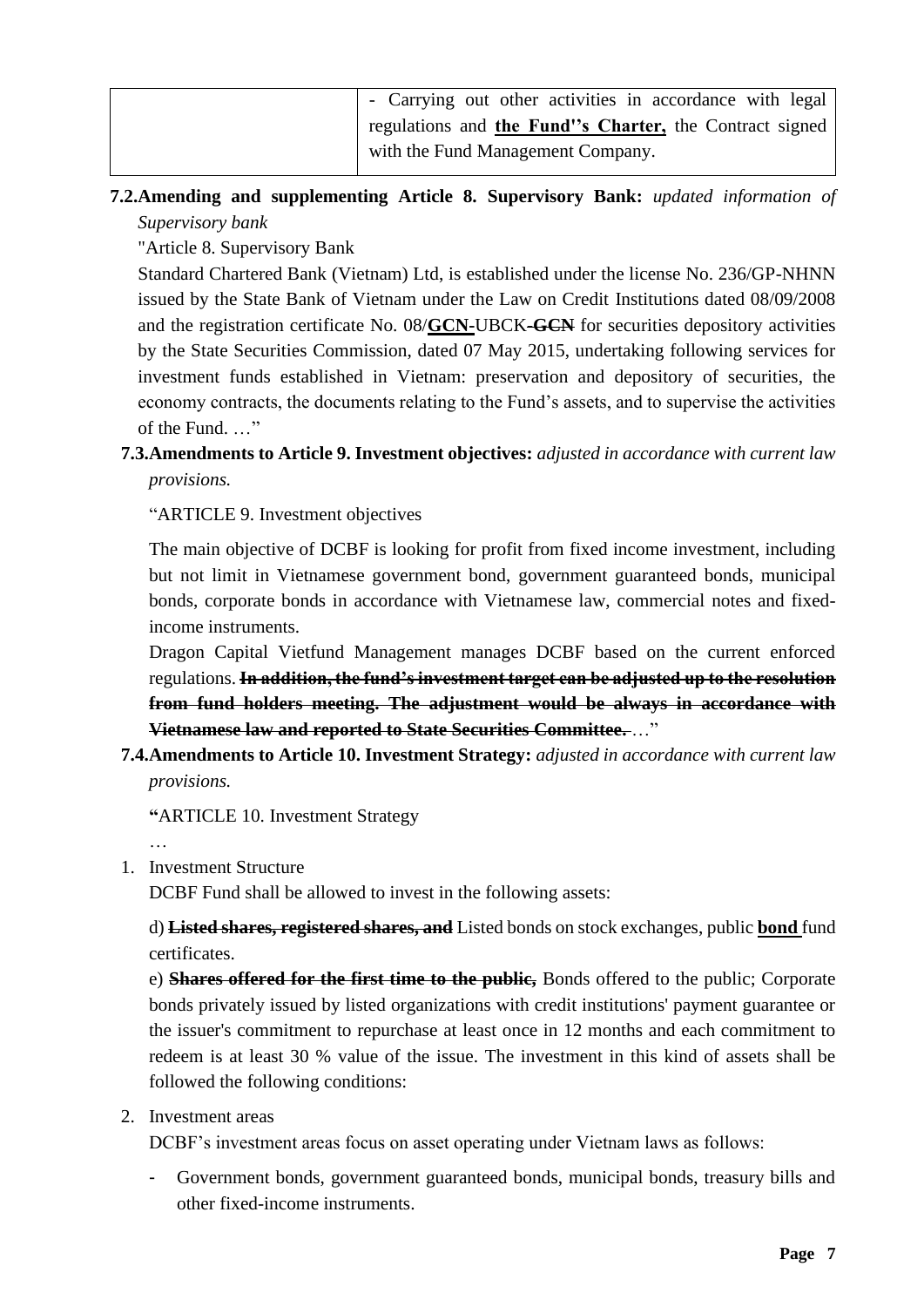- Corporate bonds and Derivatives issued by Insitutions operating under Vietnam regulations (Corporate bonds, warrants, convertible bonds, **shares arising from convertible bonds**, rights, derivatives…).
- Besides, DCBF can invest in valuable papers, money market instruments, stocks… under Vietnam regulations."

#### **7.5.Amendments to Clause 2 Article 11. Investment restrictions:** *adjusted in accordance with current law provisions.*

"Article 11. Investment restrictions

- 2. DCBF's porfolio shall follow the following conditions:
- h) Only invest in other public **bond** fund certificates **or public securities investment companies** managed by other fund management companies and ensure the following restrictions:

- Do not invest in more than 10% of total outstanding fund certificates of a public **bond** fund**or outstanding shares of a public securities investment company**;

- Do not invest more than 20% of the fund's total asset value in fund certificates of a public **bond** fund**;**

- Do not invest more than 30% of the fund's total asset value in public **bond** fund certificates.

**i) With respect to shares formed from the exercise of the conversion right of convertible bonds held by the fund, the fund shall execute the sale of the day shares as soon as possible for trading."**

# **7.6.Amending and supplementing Article 12. Loan activities, loans, margin transactions:** *Adjusted the name of the terms*

"Article 12. **Loan limit Loan activities, loans, margin transactions.**"

**7.7.Amending and supplementing Point c, Clause 1, Article 16. Register of investors**: *adjusted in accordance with current legal regulations.*

"Article 16. Register of investors

1. The Transfer Agent services provider must prepare, file and promptly update the Main register of investor (Main Register) from the time DCBF completes the transferring of fund certificates account management to investors after conversion. The register of Investors of the Fund is in writing, in the form of electronic information data files or in both formats.

Main, subsidy Register shall comprise the following contents:

c) Investor's information:

i. For individual: Name investor, numbers of valid ID card or Citizen Card **(for investors with Vietnamese nationality**) or Passport or other **valid** legal personal attestation, trading code (for foreign investor), contact address, telephone numbers, email address (if any);

ii. For the organization: full name, short name, trade name, head office address, the number of licenses for the establishment and operation / business registration certificate, trading code (for foreign investor); **names, numbers of valid ID Card or Citizen Card, trading code, passports (for authorized persons without Vietnamese nationality),** contact address, **fax number; information about the legal representative and the authorized person (including the same information as the individual investor mentioned above) email addresses of persons authorized by institutional investors to execute fund certificate transactions.** ..."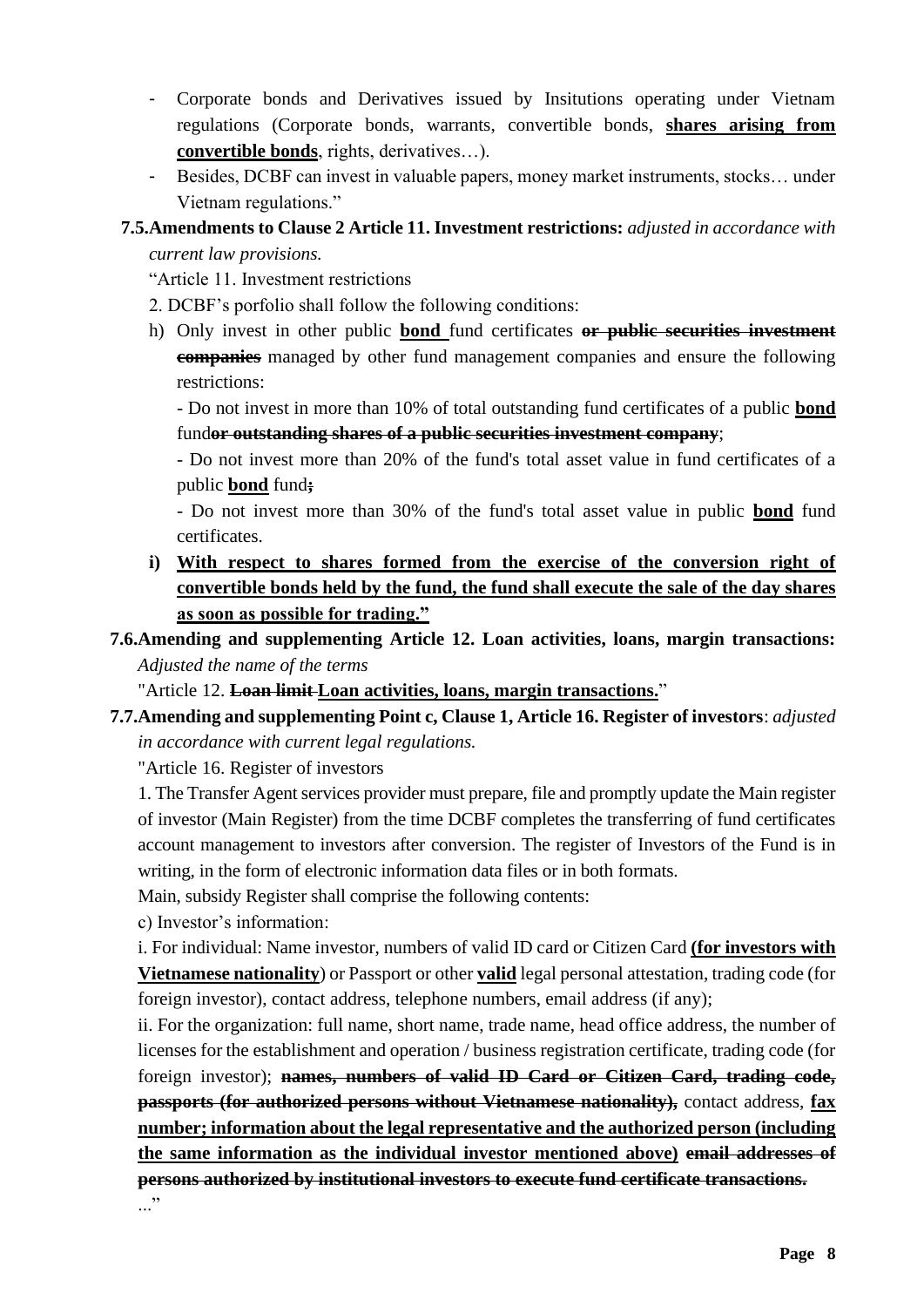#### **7.8.Amending and supplementing Clauses 3 and 5, Article 17. Fund certificate transactions**:

*adjusted in accordance with applicable law.*

"Article 17. Fund certificate transactions

- 3. Trading fund certificates
- a) Subscription orders
- ...

- **Number of allotted fund units can be rounded up to two decimal places.**

....

**5.** Detail of Investment in fund certificates under the Periodic Investment Program (**VFiSAVING** if applicable to the fund) is stipulated in Propestus of DCBF. ..."

**7.9.Amending and supplementing Clause 4, Clause 5, Clause 6, Clause 7 - Article 18. Partial redemption, suspension of trading of open-ended fund transactions:** *adjusted in accordance with the current law.*

"Article 18. Partial redemption, suspension of trading of open-ended fund transactions: ...

4. **The fund management company Open-ended fund certificate transactions** may **be** suspend**ed** in trading **of fund certificates** where one of following events happens:

- Force majeure condition;
- It is impossible to determine the net asset value of the fund at the Trading day due to **securities trading in the fund's portfolio are suspended from trading under the decision of** the Exchange Securities **suspense securities trading in the fund's portfolio**.
- Other cases as prescribed in the fund's charter or the State Securities Commission deems necessary

5. The fund management company shall report to the fund representative board and SSC, within 24 hours, since the occurrence of events specified in Clause 4 of this Article **except at the request of the State Securities Commission** and shall have to resume the repurchase orders of open-ended fund certificate after such event ends.

6. Duration for suspension of fund certificate trading is **not extended beyond** ninety (90) days from **the last suspension of** fund certificate trading day.

7. Within thirty (30) days from the end of the **maximum** period of suspension of fund certificate trading as prescribed in Clause 6 of this Article, the fund management company must hold a meeting to collect opinions of the general meeting investors about the dissolution of the fund, or the separation of the fund, or the extension of the time limit for suspending the trading of fund certificates.

..."

**7.10. Amending and supplementing Article 23. Rights and obligations of the general investors meeting**: *adjusted in accordance with the current law.*

"Article 23. Rights and obligations of the general investors meeting

…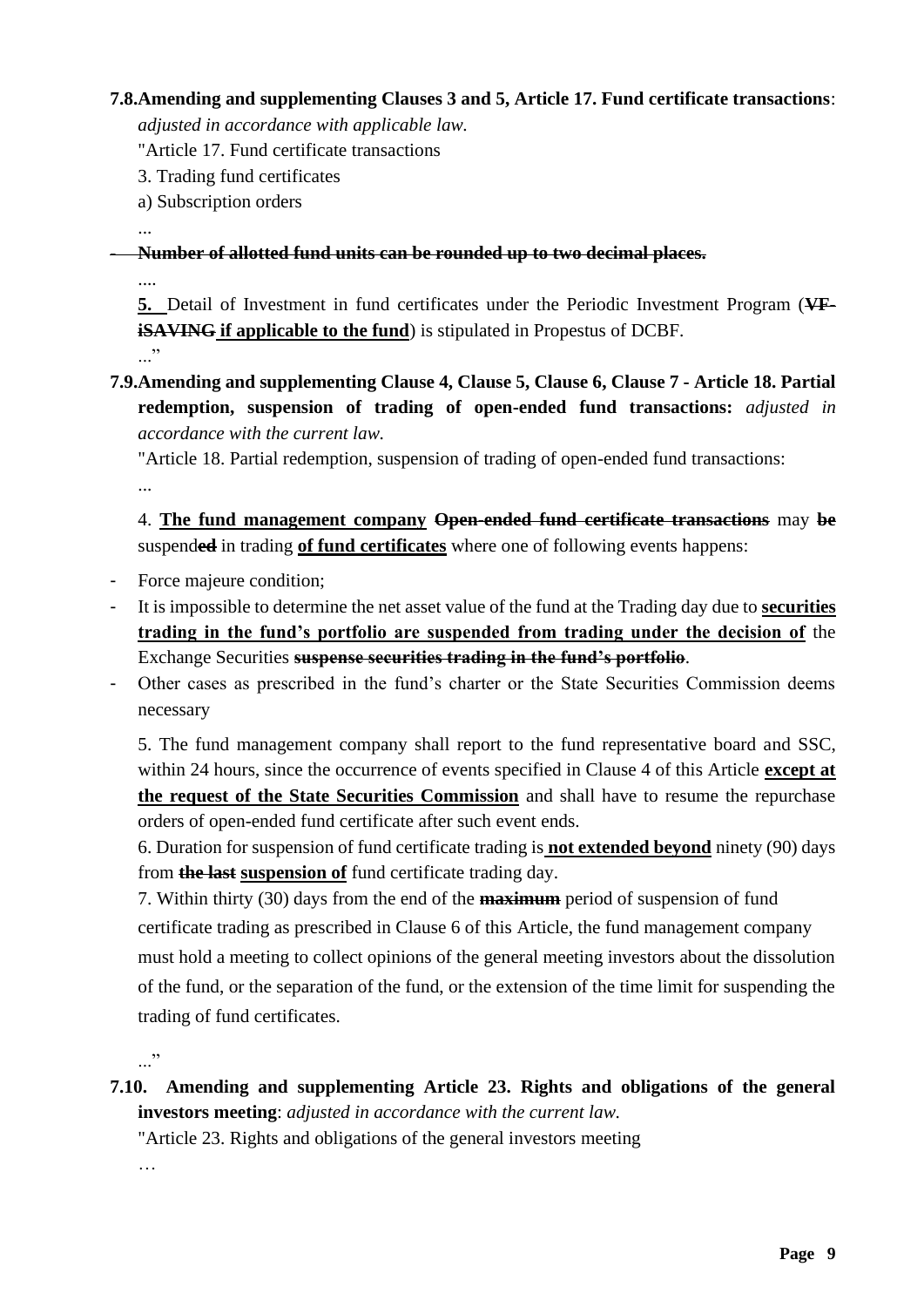3. To approve **increasing changes** the prices of service payable to the Fund Management Company and the Supervisory bank;

5. To approve the modification and supplementation of the fund's charter,

**6.** To approve the profit distribution plan,

..."

**7.11. Amending and supplementing Clause 3, Article 24. Requirements, proceedings of the general investors meeting**: *adjusted in accordance with the current law provisions.* "Article 24. Requirements, proceedings of the general investors meeting

...

**3. The General Meeting of investors may be held in the form of voting at the meeting or collecting written opinions;**

..."

**7.12. Amending and supplementing Clause 4, Article 25. Decisions of the general investors meeting**: *adjusted in accordance with the current law.*

"Article 25. Decisions of the general investors meeting

...

Fund management companies may consult investors in writing, except for the case specified in Clause 5 of this Article. In this case, the fund management company must comply with the deadline for sending the votes and meeting documents to the investor as in the case of inviting the General Meeting of Investors. **Principles, contents, order and procedures for collecting written opinions from investors:**

**(i) The fund management company has the right to collect opinions of investors in writing to pass the decision of the General Meeting of Investors;**

**(ii) The fund management company is responsible for preparing the opinion form and draft decision of the General Meeting of Investors;**

**(iii) The opinion form must include the following main contents:**

**- Name, address, license information of the Fund;**

**- Information of investors, total number of fund certificates being held and number of votes of investors;**

**- Issues to be consulted and answered respectively in the order of approval, disapproval and abstention;**

**- The deadline for sending the opinion form to the fund management company;**

**- Full name and signature of the legal representative of the Fund Management Company and the Chairman of the Board of Representatives.**

**(iv) The opinion form shall be sent to the Fund Management Company in one of the following forms: by courier, fax, or email (attached with a scanned copy of the opinion form signed by the Investor). Opinion forms sent by courier must be enclosed in a sealed envelope. Opinion forms sent by email or fax must be kept confidential until the counting of votes. In case of sending the opinion form by email, the fund management company must specify the email address to receive the opinion form, and the investor must send it by email registered in the Register of Shareholders. invest.**

**(v) A written opinion form with complete content, signed by the investor being an individual, the authorized representative or the legal representative of the investor being**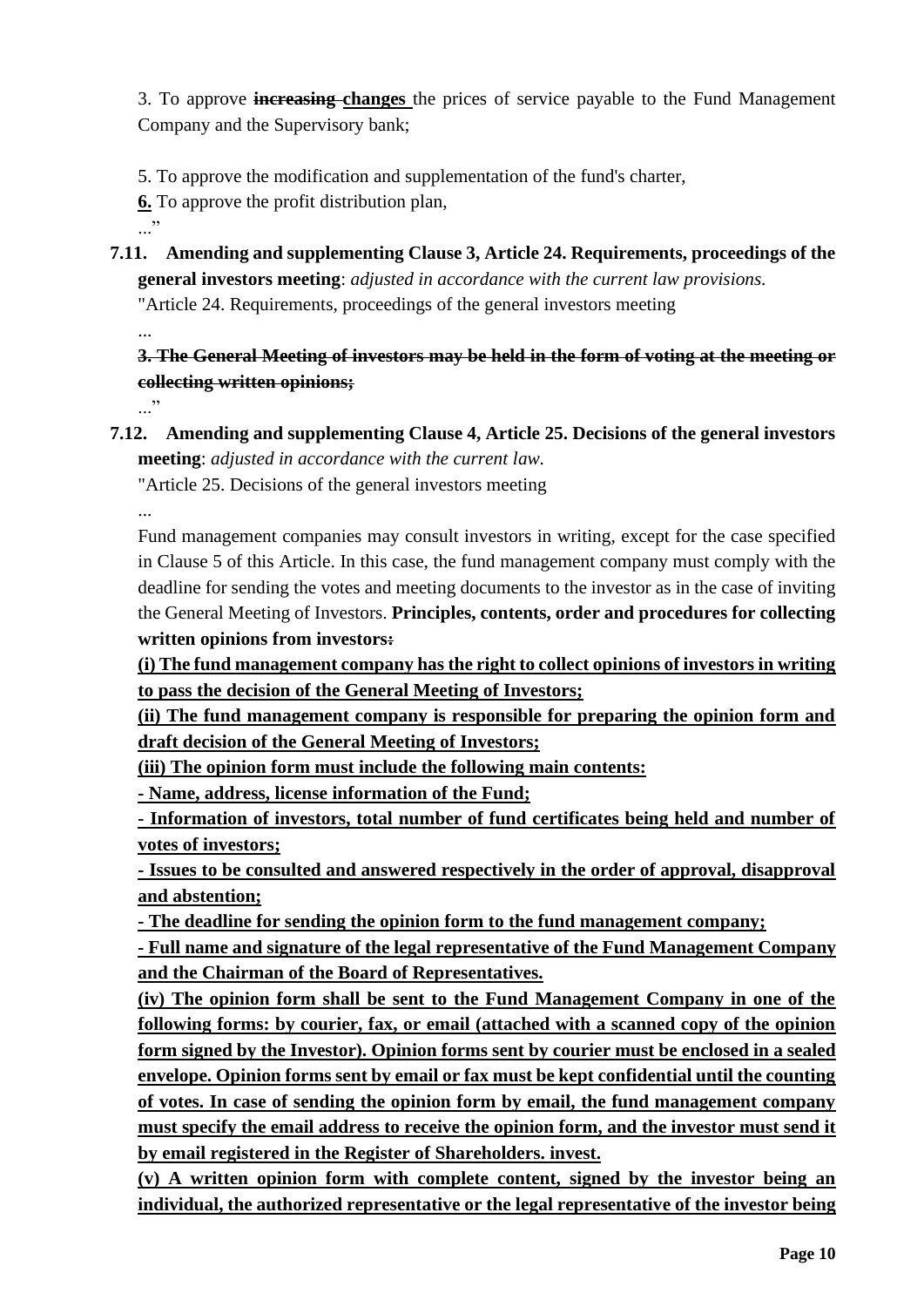**an organization, and sent to the Company. fund management company within the specified time limit is considered valid.**

**(vi) The fund management company establishes a vote counting committee, organizes the counting of votes, makes a minutes of vote counting, and announces the approved vote counting results, resolutions and decisions to investors within 07 days. working days from the end of the time limit for investors to send comments to the Fund Management Company. The minutes of vote counting have the same value as the minutes of the General Meeting of Investors and must include the following principal contents:**

**- Name, address, license information of the Fund;**

**- Total number of valid, invalid and not received opinion polls; total number of valid opinion polls agreeing, disagreeing, and abstaining for each voting issue;**

**- Resolutions and decisions passed and the corresponding percentage of votes;**

**- Full name and signature of the head of the vote counting committee, the chairman of the Board of Representatives or the person authorized by the Chairman of the Board of Representatives and the legal representative of the fund management company or the person represented by the fund management company. The law of the authorized fund management company.**

**(vii) The Vote Counting Committee, members of the Board of Representatives of the Fund are jointly responsible for the completeness, accuracy and truthfulness of the content of the vote counting minutes; jointly responsible for damages arising from decisions passed due to dishonest and inaccurate counting of votes.**

**(viii) The vote counting minutes must be published on the portal of the Fund Management Company and the State Securities Commission within twenty-four hours from the end of the vote counting.**

**Answered opinion forms, vote counting minutes, adopted resolutions and decisions and other relevant documents must be kept at the head office of the fund management company.**

In case of collecting opinions in writing, the decision of the General Meeting of Investors shall be adopted if it is represented by more than fifty percent (50%) of investors total number of fund units of investors voting in favor."

**7.13. Amending and supplementing to Clause 1, Article 26. Objection to decisions of Investors' General Meetings:** *adjusted in accordance with the current law.*

"Article 26. Objection to decisions of Investors' General Meetings

1. Open-fund investors protest the decision adopted by the Investor's Congress on the fundamental changes in investment policy, investment objectives of the fund; increase the price of services paid to the fund management company, the Supervisory bank; change the fund management company, Supervising banks; division, separation, merger and consolidation of funds; dissolution of funds; have the right to request the fund management company to repurchase its fund certificate or convert to another fund of the same type of fund management company. The request must be in writing, which clearly states the name, contact address of the investor, the number of fund units, the reason for the acquisition request or the offer to convert to another fund of the fund management company. The request must be sent by the investor to the head office of the fund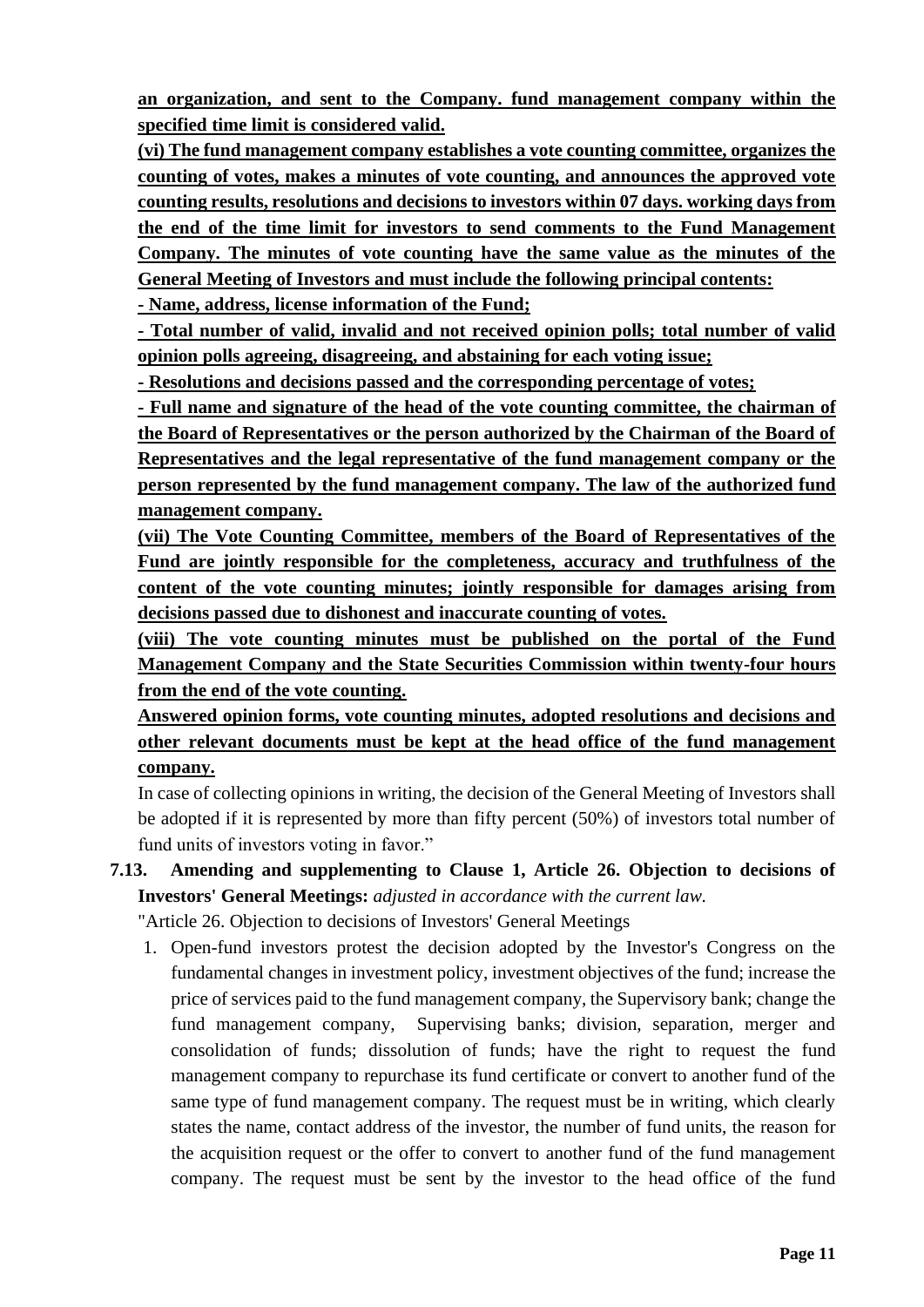management company, **omnibus distribution** agent within fifteen (15) days from the date of the investor's congress to approve the decision on the above-mentioned issues. …"

**7.14. Amending and supplementing Clause 5, Article 27. The Board of Representatives:**  *Adjusted in accordance with current legal regulations*

"Article 27. The Board of Representatives

...

5. During the fund operation, when Members of the Board of Representatives be **dismissed suspended** or **removed dismissed** acording to Article 32 of this Charter, or when the Board of Representatives do not meet the conditions stated in Clause 2, 3 this Article, the fund representative board and the fund management company shall be liable to select a member meeting the regulations at clause 3 of this Article for temporary substitution within 15 days from the date of detection. The temporary substitute member shall exercise the rights and duties of the committee's member until the Investors' General Meeting officially appoints a substitute member.

..."

# **7.15. Amending and supplementing Point b Clause 2 Article 28. Term, criteria for selecting members of the Board of Representatives of the Fund**

"Article 28. Term, criteria for selecting members of the Board of Representatives of the Fund 2. Criteria for selecting the members of the Board of Representatives

...

b) Having professional qualifications, experience in economic, financial and capital market management. Independent members will not be affiliated person of Fund Management Company and the Supervisory bank **or authorized representatives of these organizations**. The member who is chairman or vice chairman of the Board of Representatives of the Fund must be well-qualified persons in economic management, finance, with good knowledge of operations and business of the Investment Fund. The Chairman of the Fund must be independent member. …"

# **7.16. Amending and supplementin to Clause 21, Article 29. Rights and obligations of members of the Board of Representatives of the Fund:** *Adjusted in accordance with applicable legal provisions*

**"**Article 29. Rights and obligations of members of the Board of Representatives of the Fund

21. The Board of Representatives receive remuneration for each month and the remuneration is decided by the General Meeting of investors. **Members of the Board of Representatives or the Secretary of the Representative Board who are employees of DCVFM will not receive remuneration;**

..."

- **7.17. Amending and supplementing Point d, Clause 2 Article 30. Chairman of the Board of Representatives of the Fund:** *Adjusted in accordance with current legal regulations* **"**Article 27. Chairman of the Board of Representatives of the Fund
	- 2. The Chairman of the Board of Representatives shall have the following rights and duties: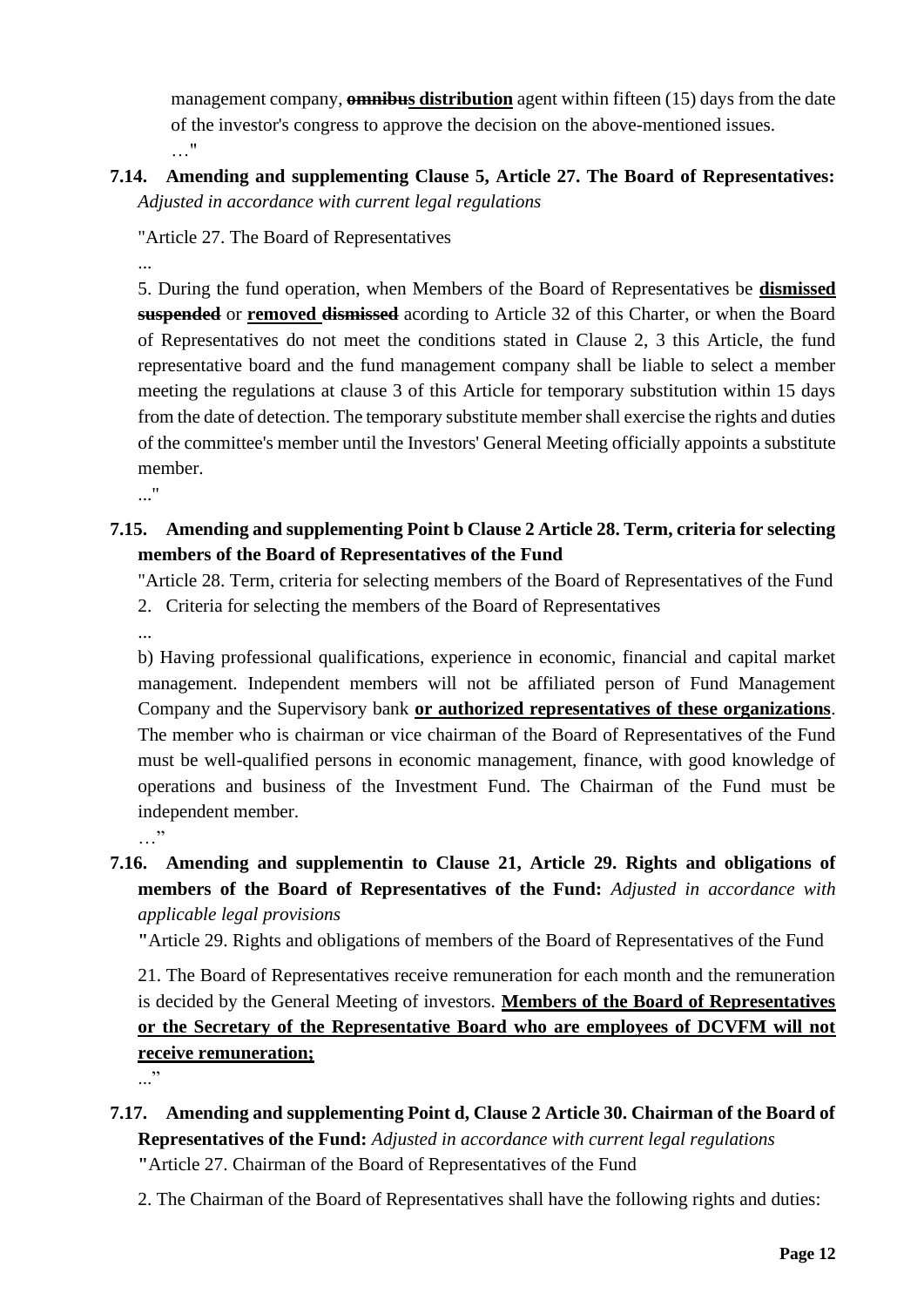d. To issue Notice of the automatic **suspension dismissal** or **removal dismissal** under Clause 1 Article 32 of this Charter;

..."

**7.18. Amending and supplementing to Article 32. Dismissal, removal and addition of members of the Board of Representatives of the Fund:** *Adjusted of terms name*

**"**Article 32. **Suspension and dismissal Dismissal, removal and addition** of members of the Board of Representatives of the Fund

 $\cdots$ 

**7.19. Amending and supplementing Point l, Clause 1, Article 35. Rights and obligations of the Fund Management Company:** *Adjusted in accordance with applicable legal provisions*

"Article 35. Rights and obligations of the Fund Management Company

1. The fund management company has the following obligations:

b) When managing fund's assets, the fund management company must:

…

iii. In case of investing in**capital contributions in limited liability companies, unlisted stocks, unregistered for trading,** unlisted bonds for the fund; Fund management company must deposit original or valid copies for trading contracts, transaction documents, or the original register of shareholders or the register of members or documents certifying ownership of assets. assets at depository banks, supervisory banks for these institutions to periodically check against the investment-receiving organizations;

l) The fund management company **must** purchase professional liability insurance for their **professional** staffs **working in the professional securities trading department** (if necessary) or set up a reserve fund for **professional** risks **as prescribed by law** to compensate for the fund in the cases specified in point k of this Clause.  $\cdot$ ... $\cdot$ 

# **7.20. Amending and supplementing Clause 2, Clause 3, Article 38. Criteria for selecting the Supervisory bank:** *Adjusted in accordance with current legal regulations*

"Article 38. Criteria for selecting the Supervisory bank The selected Supervisory Bank must satisfy the following conditions:

...

2. The Supervisory bank must be completely independent and separate from the fund management company that the bank provides the Supervisory service. The Supervisory bank, members of the Board of Management, Board of Directors, **direct** operators and staff of the Supervisory Bank discharging the duties of Supervisory of the operation of the Fund and preserving fund assets of the Supervisory Bank shall not be affiliated persons or have an ownership, lending or borrowing relationship with the fund management company or vice versa.

3. The Supervisory Bank, members of the Board of Management, Board of Directors, **direct**  operators and staff of the Supervisory Bank discharging the duties of Supervisory of the operation of the Fund and preserving fund assets of the Supervisory Bank shall not be permitted to be purchasers or sellers in transactions of the purchase and sale of assets of the fund.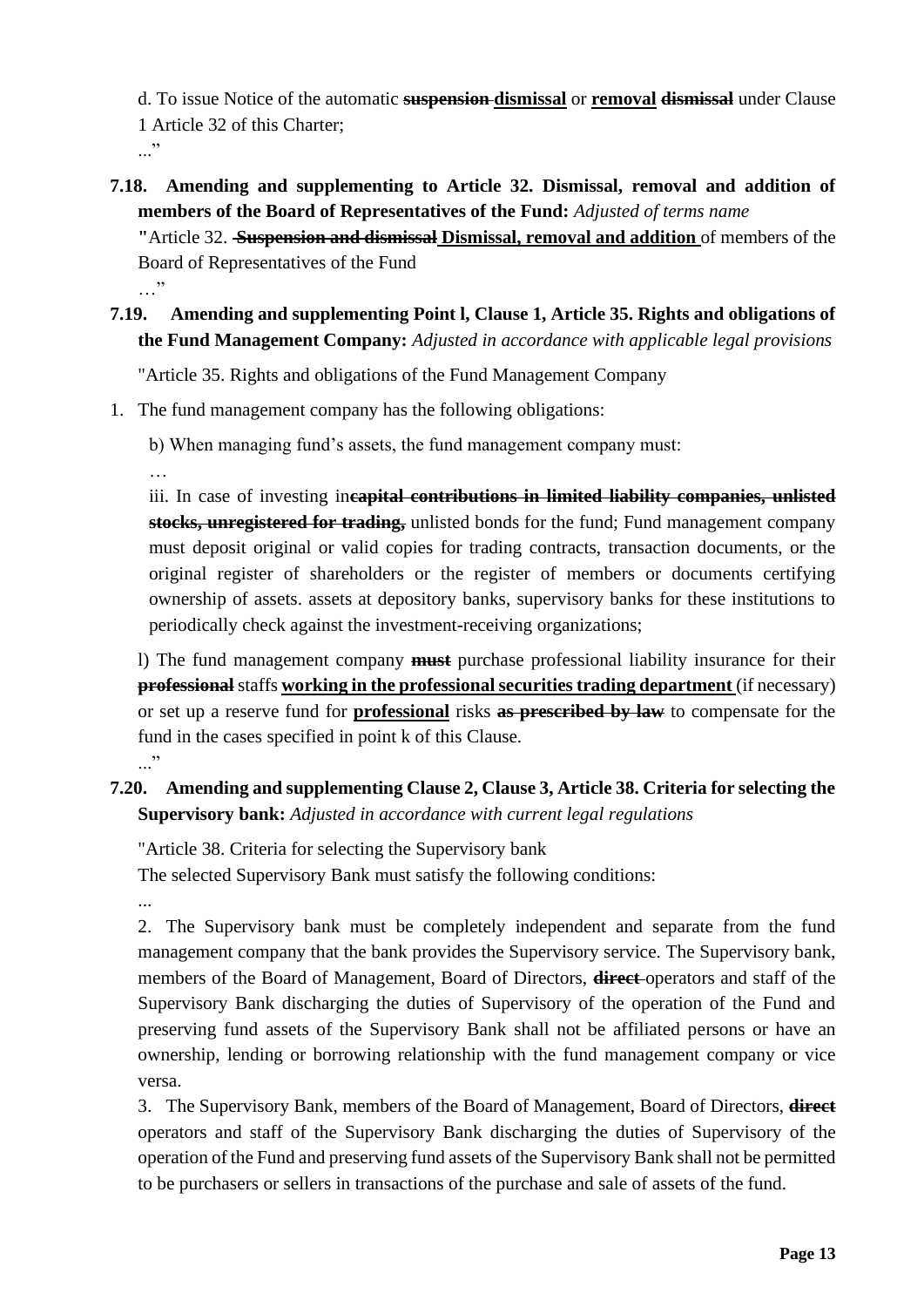$\cdot$  . . .  $\cdot$ 

**7.21. Amending and supplementing to Clause 1, Article 39. Rights and obligations of the Supervisory bank:** *Adjusted in accordance with applicable legal provisions* "Article 39. Rights and obligations of Supervisory banks

1. Obligations of the Supervisory bank:

...

**m) Not receive any other interests (except the prices of services, fees according to Supervisory Contract) for itself or any third person.**

..."

**7.22. Amending and supplementing to Article 40. Operations of the Supervisory bank:**  *Adjusted in accordance with current legal regulations* **"**Article 44. Operations of the Supervisory bank

1. The scope of Supervisory limits only within the fund management company's activities relating to the fund for which the bank carries out the Supervisory function. In the operation of supervisory activities, Supervisory bank shall:

a. To co-ordinate with the fund management company to periodically review internal procedure of principle, method for defining fund's net asset value; to **inspect and** supervise the defining of fund's net asset value; to **inspect,** ensure that net asset value per unit of fund is correct, exact and in consistent with regulations of applicable law and this Charter.

...

c) To supervise the organization and implementation and the **appraisal inspectation** of results of merger, consolidation, dissolution and liquidation of the fund's assets.

...

**e) The fund management company may from time to time place cash held by the Fund with any bank in list of banks approved by the Board of Representatives, and the Supervisory bank shall, whenever receiving and follow instruction of the fund management company, transfer money of or by the instruction of the fund management company. Notwithstanding any other provisions herein contained the Supervisory bank shall not be responsible for the safekeeping of cash placed with such bank or other persons and will not be liable for any loss occasioned by reason of the liquidation, bankruptcy or insolvency of such bank.**

**f)e) To inspect,** Supervise other activities of the fund management company in asset management of fund according to regulations of Article 116, Securities Law and this Charter.

...

4. The Supervisory Bank has the right to request the fund management company to promptly provide necessary and relevant documents and information; information about the issuer that the fund **or securities investment company** invests so that the Supervisory bank can fully exercise its rights and obligations to the fund, **securities investment company** in accordance with the law. The Supervisory bank is responsible for keeping confidential in accordance with the law for all documents and information received from the fund management company.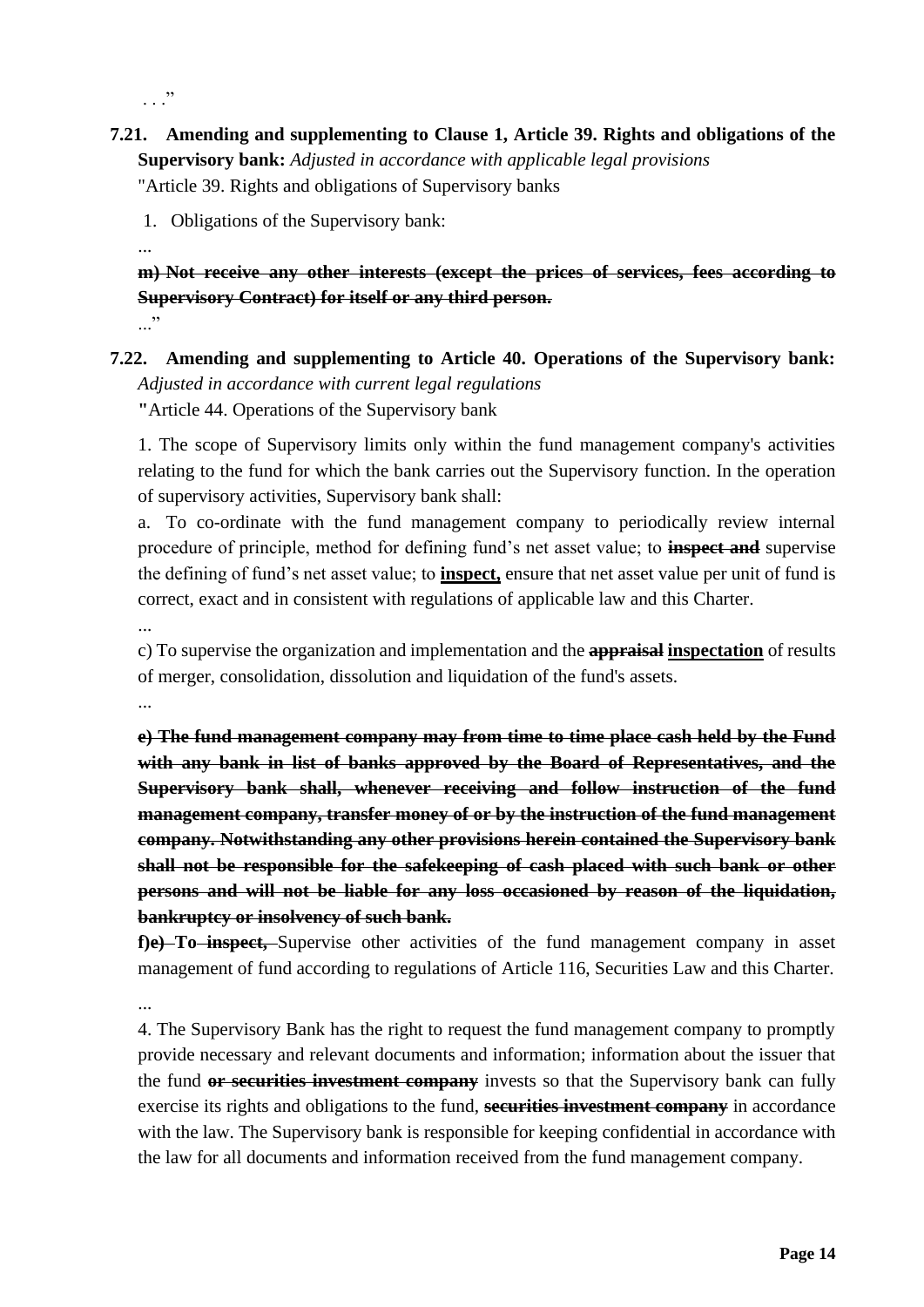5. In case the fund management company does not carry out activities aimed at restoring the position of the fund, **the securities investment company** shall comply with the provisions of **Clauses 6, 7, Article 24, Clause 6, Article 35, Clause 6, Article 45, Clause 6, Article 24, Clause 6, Article 45, 6, 7 Article 51, Clause 2 Article 67 of** Circular 98**/2020**/ TT-BTC, the Supervisory bank shall report to the State Securities Commission within 05 working days from the date the supervisory bank sends the notice. notify the fund management company. In this case, the Supervisory bank has the right to execute only legitimate orders and trading instructions of the fund management company without leading to the fund's portfolio structure violating legal regulations and other regulations in the Fund Charter ....<sup>,</sup>

# **7.23. Amending and supplementing Article 50. Criteria for selecting and changing the auditing firm:** *Updated the terms of reference*

**"**Article 50. Criteria for selecting and changing the auditing firm

Each year, Fund Management Company shall propose at least two (2) auditing companies to the General Meeting of investors. In case the General Meeting of investors authorizing the Board of Representatives as stated in Clause **2322** Article 29 of this Charter, the Board of Representatives shall determine an auditing company to conduct auditing for the Fund. Selected auditing company shall satisfy the following conditions: ..."

# **7.24. Amending and supplementing to Article 56. Principles of Valuation Method of the Net Asset Value:** *Adjusted in accordance with current legal provisions* **"**Article 56. Principles of Valuation Method of the Net Asset Value

1. Date of valuation

The valuation day is working day (for daily term), weekly Friday (for weekly term) and the first day of next month (for monthly term). **In case the valuation date falls on a day-off or holiday, the valuation date is the immediately following working day, except for the monthly valuation period, it is still the first day of the following month**

...

2. Method of valuation

The NAV means the total asset value owned by the Fund subtracts its related liabilities at the date prior to the valuation date. Total liabilities of the fund are the debts or payment obligations of the fund up to the latest day before the valuation date. Total asset is determined by market value or reasonable price (in the absence of market value or the market price has **many** unusual fluctuations under the provisions of fund's Valuation Handbook which is approved in written by the Board of Presentatives).

...

| No.                                                 | <b>Asset type</b> | <b>Principles of valuation of transactions in the market</b> |  |  |
|-----------------------------------------------------|-------------------|--------------------------------------------------------------|--|--|
| Cash and cash equivalents, money market instruments |                   |                                                              |  |  |
| $\cdots$                                            |                   |                                                              |  |  |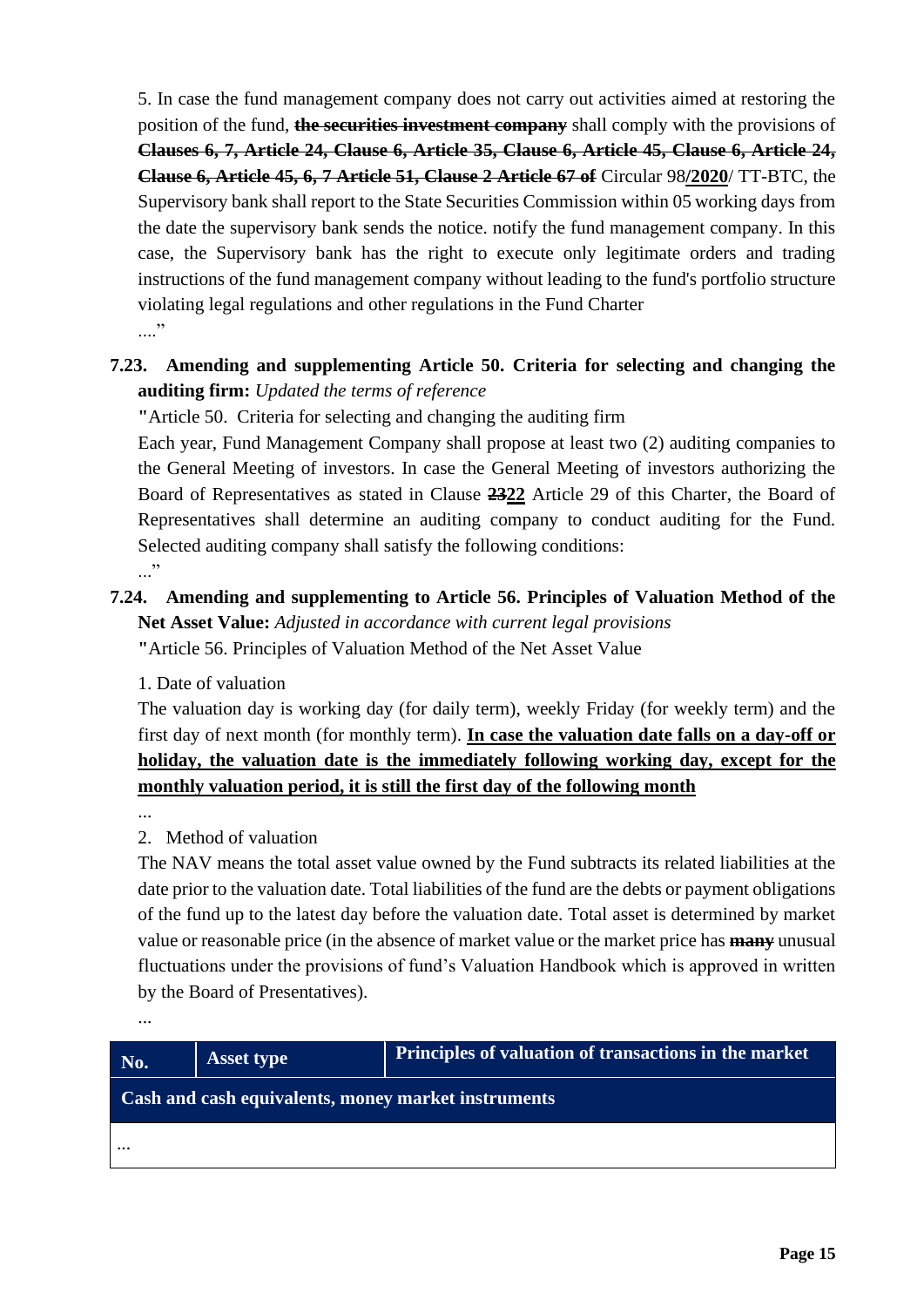| 3.           | bills,<br>Treasury<br>transferable<br>deposit<br>certificates and other<br>market<br>money<br>instruments. | Purchase price plus accumulated interest as of the date<br>preceding the valuation date and according to the<br>guidance in the Valuation Handbook approved by the<br><b>Fund Representative Board</b>                                                                                                                                                                                                                                                                                                                                                                                                                                                                                                                                                                                                                |
|--------------|------------------------------------------------------------------------------------------------------------|-----------------------------------------------------------------------------------------------------------------------------------------------------------------------------------------------------------------------------------------------------------------------------------------------------------------------------------------------------------------------------------------------------------------------------------------------------------------------------------------------------------------------------------------------------------------------------------------------------------------------------------------------------------------------------------------------------------------------------------------------------------------------------------------------------------------------|
| <b>Bonds</b> |                                                                                                            |                                                                                                                                                                                                                                                                                                                                                                                                                                                                                                                                                                                                                                                                                                                                                                                                                       |
| 5.           | Listed bonds                                                                                               | - Weighted average quoted price or other name according<br>to the regulations of the Stock Exchange, for outright bond<br>transactions on the trading system of the Stock Exchange<br>at the date of the latest transaction preceding the valuation<br>date plus accumulated interest (if the weighted average<br>quoted price excluded accumulated interest). For following<br>cases, in which:<br>+ There is no transaction on the trading system of the<br>Stock Exchange for more than two 15 days as of the<br>valuation date; or<br>+ The market price of these bonds on the trading<br>system of the Stock Exchange are <b>many</b> -significantly<br>fluctuated as detail in valuation policy.<br>the valuation method would be detailed in valuation<br>policy approved by Board of Representative.          |
| 6.           | Unlisted bonds                                                                                             | - The average value (clean price) of successful transactions<br>at the last <b>trading</b> day before the valuation date is based on<br>quotes of at least three (03) non-relevant quote<br>organizations<br>approved by<br>and<br>the<br>Board<br>of<br>Representatives plus accumulated interest (*). Case:<br>.insufficient quotes of at least three (03) quote<br>organizations; or<br><b>have sufficient quotes but have from (02) to three (03)</b><br>the quote organization does not determine the price; or<br><b>the above-mentioned average price (*) has unusual</b><br>fluctuations according to the details mentioned in the<br>valuation handbook,<br>the bond price shall be carried out according to the details<br>mentioned in the Valuation Handbook approved by the<br>Board of Representatives. |
| 7.           | Warrants attached to<br>convertible bonds                                                                  | Price determined in accordance with the methods<br>approved by the Board of Representative <b>depend on</b><br>specific case.                                                                                                                                                                                                                                                                                                                                                                                                                                                                                                                                                                                                                                                                                         |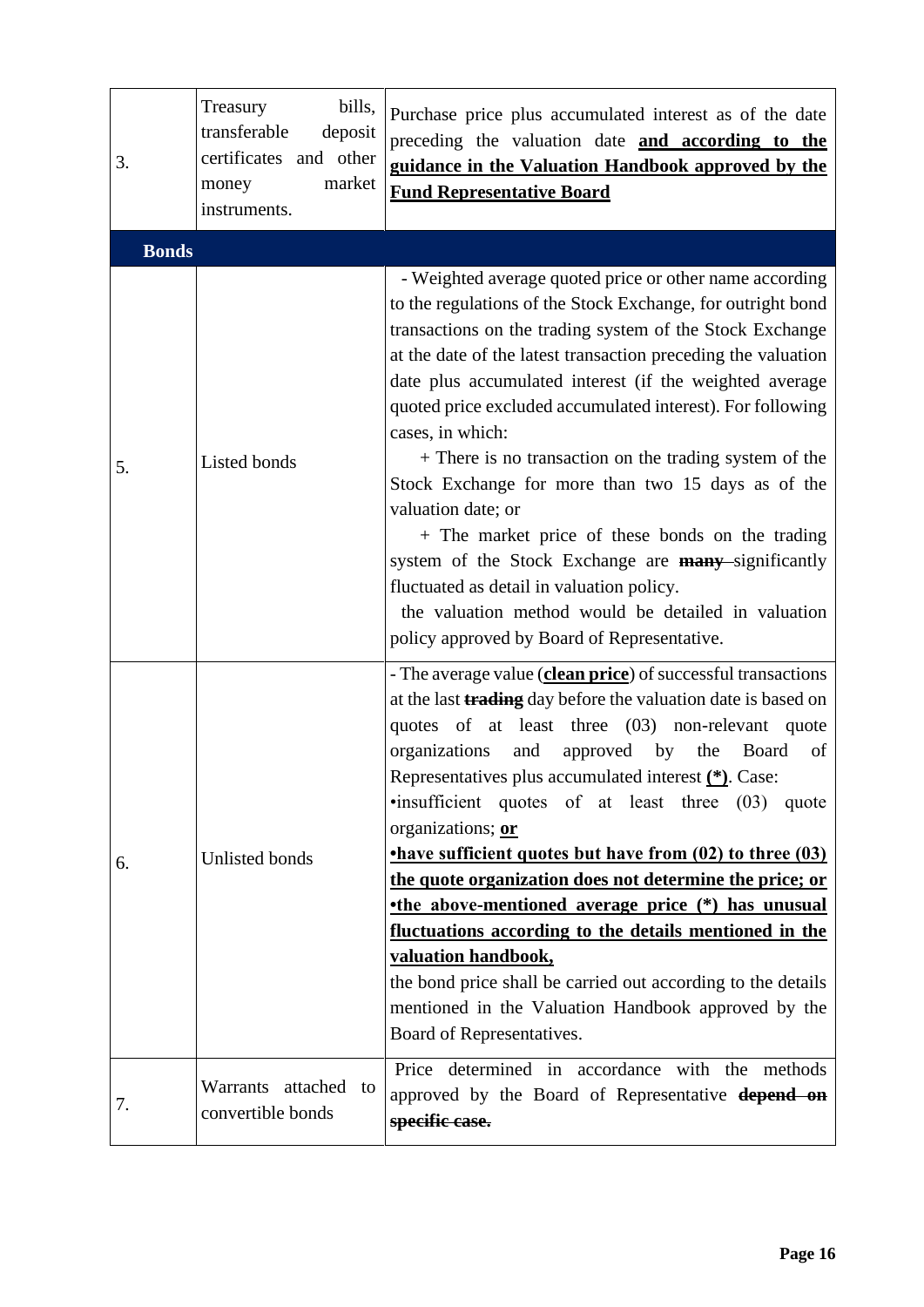|              | Bond issued by entities                                                                          | Price determined in accordance with the method approved                                                                                                                                                                                                                                                                                                                                                                                                                                                                                                                                                                                                                                                                                                                                                                                                                                                                                                                     |
|--------------|--------------------------------------------------------------------------------------------------|-----------------------------------------------------------------------------------------------------------------------------------------------------------------------------------------------------------------------------------------------------------------------------------------------------------------------------------------------------------------------------------------------------------------------------------------------------------------------------------------------------------------------------------------------------------------------------------------------------------------------------------------------------------------------------------------------------------------------------------------------------------------------------------------------------------------------------------------------------------------------------------------------------------------------------------------------------------------------------|
| 8.           | falling into winding-up                                                                          | by the Board of Representative depend on specific case.                                                                                                                                                                                                                                                                                                                                                                                                                                                                                                                                                                                                                                                                                                                                                                                                                                                                                                                     |
|              | or bankruptcy                                                                                    |                                                                                                                                                                                                                                                                                                                                                                                                                                                                                                                                                                                                                                                                                                                                                                                                                                                                                                                                                                             |
| <b>Stock</b> |                                                                                                  |                                                                                                                                                                                                                                                                                                                                                                                                                                                                                                                                                                                                                                                                                                                                                                                                                                                                                                                                                                             |
| 9.           | Shares listed on Stock<br>Exchange, shares listed<br>UpCom<br>trading<br>on<br>system            | - Closing price (or other name as prescribed by the<br>internal regulations regulations of the Stock Exchange) of<br>the latest transaction day prior to the valuation date;<br>- Where shares are not traded for more than 15 days prior<br>to the valuation date, shares are valued at one of the<br>following prices in the following order of priority<br>+ Closing price (or other name, according to regulations of<br>the Stock Exchange) on the latest trading date within 90<br>days preceding the Valuation date;<br>+ Purchase price (cost price);<br>$+$ Book value;<br>+ Price determined by the method which approved by the<br>Board of Representatives.<br>The value of listed shares in the process of changing Stock<br>Exchange is there closing prices on the latest trading date e<br>preceding the valuation date.<br>Shares approved for listing but not yet trading are valued<br>as if they are initial public offering shares in listing process. |
|              | $\cdots$                                                                                         |                                                                                                                                                                                                                                                                                                                                                                                                                                                                                                                                                                                                                                                                                                                                                                                                                                                                                                                                                                             |
| 11.          | Shares issued by entities<br>falling into winding-up<br>or bankruptcy                            | It shall be valued according to the following order of<br>priority:<br>+ 80% of liquidating value of these shares as at the latest<br>balance sheet date preceding valuation date;<br>+ Price determined by the method approved by the Board<br>of Representatives depend on specific case.                                                                                                                                                                                                                                                                                                                                                                                                                                                                                                                                                                                                                                                                                 |
| 12.          | Other<br>shares<br>and<br>contributed<br>capital<br>(including IPO shares<br>in listing process) | Average price of successful transactions on the latest<br>trading date preceding the valuation date which is provided<br>by at least three (03) quotation providers who are not<br>related parties and approved by the<br>Board<br>of<br>Representatives of the Fund.<br>If there are not enough three $(03)$ quotation prices provided<br>by three (03) quotation providers who are not related<br>parties approved by the Board of Representatives of the<br>Fund, shares are valued at one of the following prices in the<br>following order of priority:<br>+ Average price of any two (02) quotation providers,<br>which are not related parties approved by the Board of<br>Representatives of the Fund;                                                                                                                                                                                                                                                              |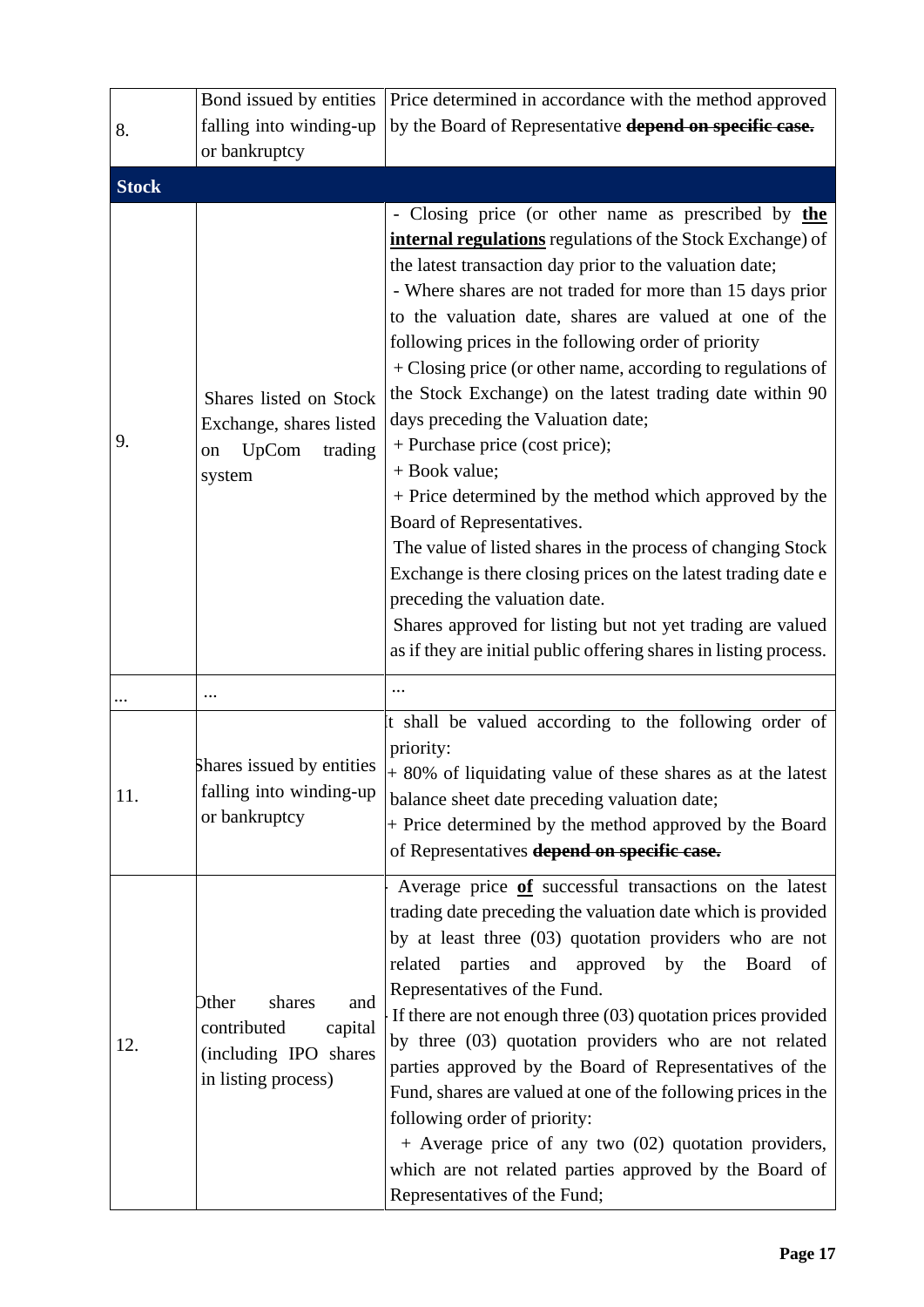|                     |                                                                                                                      | + Price of the latest reporting period but not more than                                                                                                                                                                                                                                                                                                                                                                                                                 |
|---------------------|----------------------------------------------------------------------------------------------------------------------|--------------------------------------------------------------------------------------------------------------------------------------------------------------------------------------------------------------------------------------------------------------------------------------------------------------------------------------------------------------------------------------------------------------------------------------------------------------------------|
|                     |                                                                                                                      | three (03) months 90 days preceding prior the valuation                                                                                                                                                                                                                                                                                                                                                                                                                  |
|                     |                                                                                                                      | date;                                                                                                                                                                                                                                                                                                                                                                                                                                                                    |
|                     |                                                                                                                      | + Purchasing price;                                                                                                                                                                                                                                                                                                                                                                                                                                                      |
|                     |                                                                                                                      | + Book value; or                                                                                                                                                                                                                                                                                                                                                                                                                                                         |
|                     |                                                                                                                      | + The price determined according to the model approved                                                                                                                                                                                                                                                                                                                                                                                                                   |
|                     |                                                                                                                      | by the Board of Representatives of the Fund                                                                                                                                                                                                                                                                                                                                                                                                                              |
|                     | <b>Derivative securities</b>                                                                                         |                                                                                                                                                                                                                                                                                                                                                                                                                                                                          |
| 15.                 | Listed<br>derivative<br>securities                                                                                   | The payment price at the end of the day as prescribed or<br>other name is listed on the trading system at the Stock<br>Exchange at the most recent trading day before the<br>valuation date.<br>In the absence of late-day payment prices or no prices listed<br>on the stock exchange trading system on the most recent<br>trading day before the valuation date the price shall be<br>determined according to the Method approved by the Fund<br>Representative Board. |
| 16.                 | derivative<br>Listed<br>securities<br>without<br>transaction within more<br>than 15 days up to the<br>valuation date | Price determined by the method as approved by the Board<br>of Representatives depend on specific case.                                                                                                                                                                                                                                                                                                                                                                   |
| 17.                 |                                                                                                                      |                                                                                                                                                                                                                                                                                                                                                                                                                                                                          |
| <b>Other assets</b> |                                                                                                                      |                                                                                                                                                                                                                                                                                                                                                                                                                                                                          |
| 18.                 | Other<br>authorized<br>investment assets                                                                             | Depending on specific case, the price of other authorized<br>investment assets will be appropriately determined by one<br>of following methods:<br>- The market price which is the average price of successful<br>transactions on the latest trading date preceding the<br>valuation date which is provided by at least 02 (two)<br>quotation providers.<br>- Price determined by the method approved by the Board of<br>Representatives                                 |

The net asset value of the fund  $(NAV) =$  total assets of the fund – total liabilities of the fund …."

# **7.25. Amending and supplementing Clause 1, Clause 2, Article 57. Procedures of valuating the fund's assets:** *Adjusted in accordance with applicable law*

"Article 57. Procedures of valuating the fund's assets

..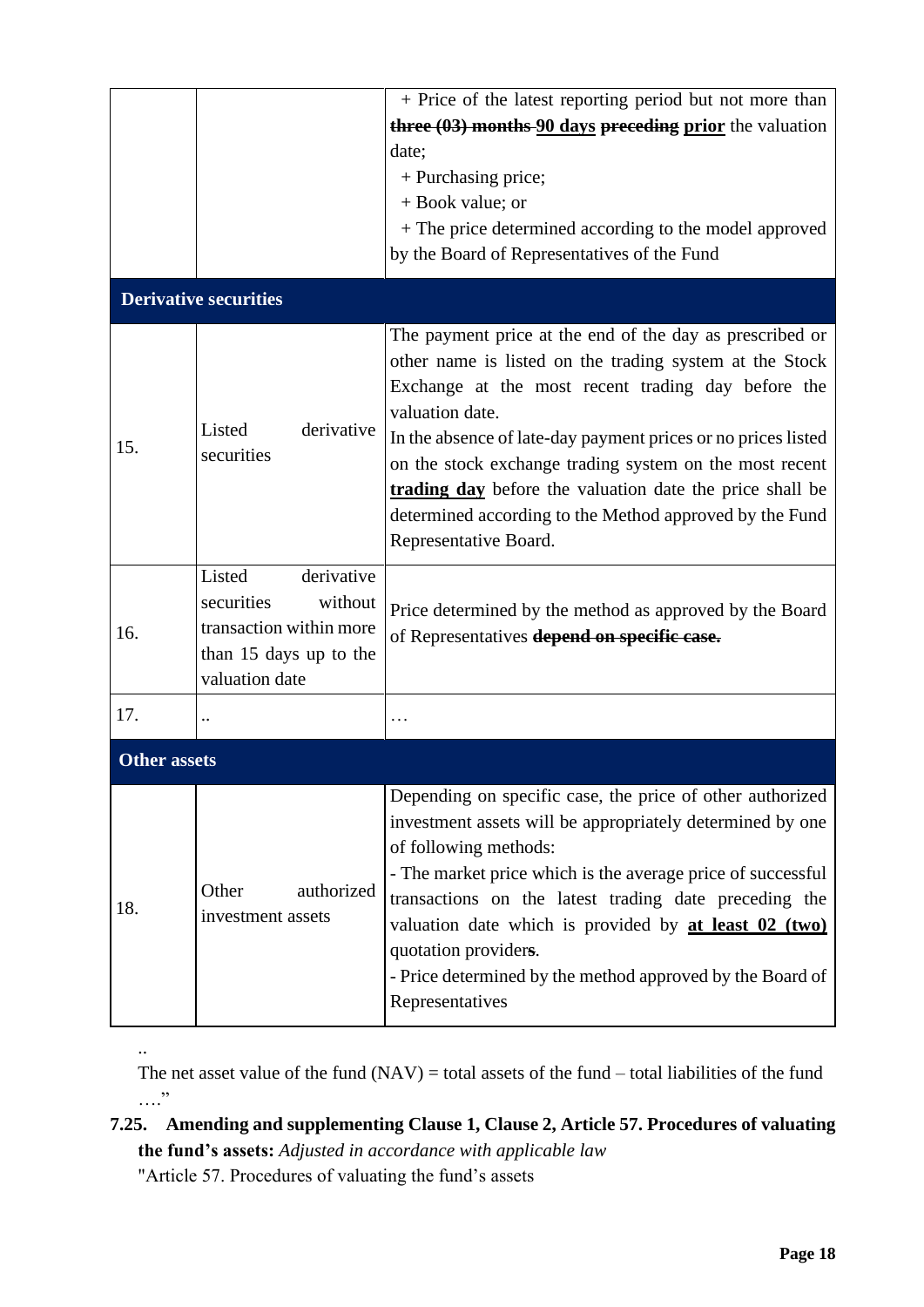1. Before the date of valuation:

All transactions up to prior date of valuation will be recorded following the fund accounting rules at the date of occurrence:

...

...

- Payment transactions for expenses related to the Fund's operations and deposit transactions, **certificates of deposit;**

- **Daily Conducting** reconciliation all balances of cash and securities with Supervisory bank**.** "

2. At the date of valuation:

- Accrue bank interest income, **interest on certificates of deposit, interest on bonds** till the date prior valuation date;

**7.26. Amending and supplementing to Clause 2, Article 59. Principles, criteria for selecting, changing quotation providers:** *Adjusted in accordance with the current law provisions*

"Article 59. Principles, criteria for selecting, changing quotation providers

...

2. Events and/or Criteria for changing quotation providers: when incurring one of the followings:

a. **The quotation provider Securities Company** is not functioned or licensed to provide quotation service.

b. **The quotation provider Securities Company** becomes related people of the fund management company or Supervisory bank...."

**7.27. Amending and supplementing Clause 3, Article 60. Income of the Fund:** *Adjusteded in accordance with applicable legal provisions*

"Article 53. Income of the Fund Income of the Fund includes:

...

3.Interest on deposits, **certificate of deposit interest.** ..."

**7.28. Amending and supplementing Article 63. Price of services paid by the fund:** *Adjusted in accordance with current legal regulations*

"Article 63. Price of services paid by the fund

- 1. Price of service of managing public securities investment fund (Price of service of Management)
- Price of service of Management is 1.2% of DCBF's NAV per fiscal year. This price of service is paid to DCVFM for carrying out fund management services for DCBF.
- The monthly price of service is the total price of service calculated (accrued) at valuation cycles in a month.
- Price of service of Management for DCBF at each valuation cycle is calculated as below: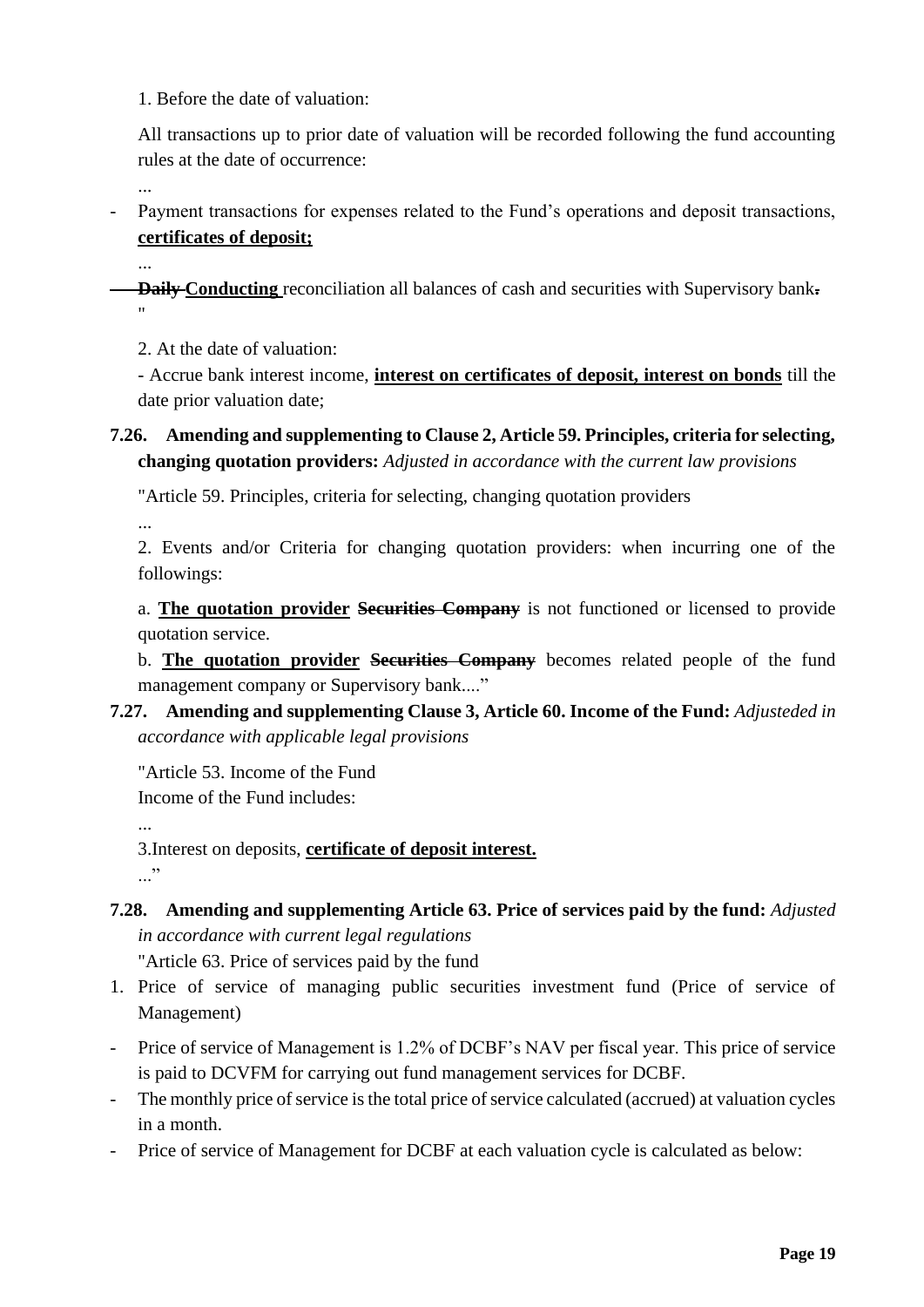- Price of service of Management  $= 1.2\%$  price of service of management (year)/12 x NAV on the day prior to the valuation day x actual days in the valuation cycle/ actual days in a year (365 or 366)
- In case that the fund shall valuate NAV monthly, the monthly price of service of management is calculated as below:
- Monthly price of service of management  $=$   $\left[1.2\% \right]$  price of service of management (year) x NAV on the day prior to the valuation day of the first valuation cycle in the month x actual remaining days from the begining of the month to the day prior to the valuation day/ actual days in a year  $(365 \text{ or } 366)$  + total price of service of management fees of the remaining valuation cycles in the month  $+$  [ $\pm 2\%$  price of service of management (year) x NAV on the day prior to the valuation day of the last valuation cycle in the month x actual remaining days in the month/ actual days in a year (365 or 366)]
- 2. Price of service of Depository and Supervisory
- Price of service of depository and supervision shalll be paid to the Supervision **and Depository** Bank for providing the Supervision Bank services and detailed in the Supervisory contract. Such price of service is calculated at every valuation cycle based on the NAV of day prior to the valuation day and payable every month. The monthly price of service is the total price of service calculated (accrued) at every valuation cycle in a month.
- The maximum supervision service price is  $0.04\%$  NAV/year.
- **The maximum depository service price is 0.04% NAV/year.**

| Kind of price of<br>service               | $\bf{0}$ f<br><b>Maximum</b><br>Price of service<br>(NAV/year) | Minimum price of service per month in any<br>eases(VND/month)                                                                                                                                                                                           |
|-------------------------------------------|----------------------------------------------------------------|---------------------------------------------------------------------------------------------------------------------------------------------------------------------------------------------------------------------------------------------------------|
| Price of service of<br><b>Supervisory</b> | $0,04\%$                                                       | 15.000.000 (If the trading frequency is 01<br>time/week) (The above price of service are<br>exclusive of VAT (if applicable))<br>17.000.000 (If the trading frequency is daily)<br>(The above price of service are exclusive of<br>VAT (if applicable)) |
|                                           | 0.03%                                                          | 10.500.000                                                                                                                                                                                                                                              |
| Price of service of<br><b>Depository</b>  | $0.04\%$                                                       | 15.000.000 If the trading frequency is 01<br>time/week)<br>18.000.000 (If the trading frequency is daily)                                                                                                                                               |

- The above prices of services does not include transaction **expenses fees** that is VND 100.000/ transaction
- **Other prices of services are details in Agreement between FMC and Service Provider.**
- Total price of service of Depository and supervision shall be complied with regulations of law **(if any). The NAV is used for this calculation is the average NAV of NAVs within a month.**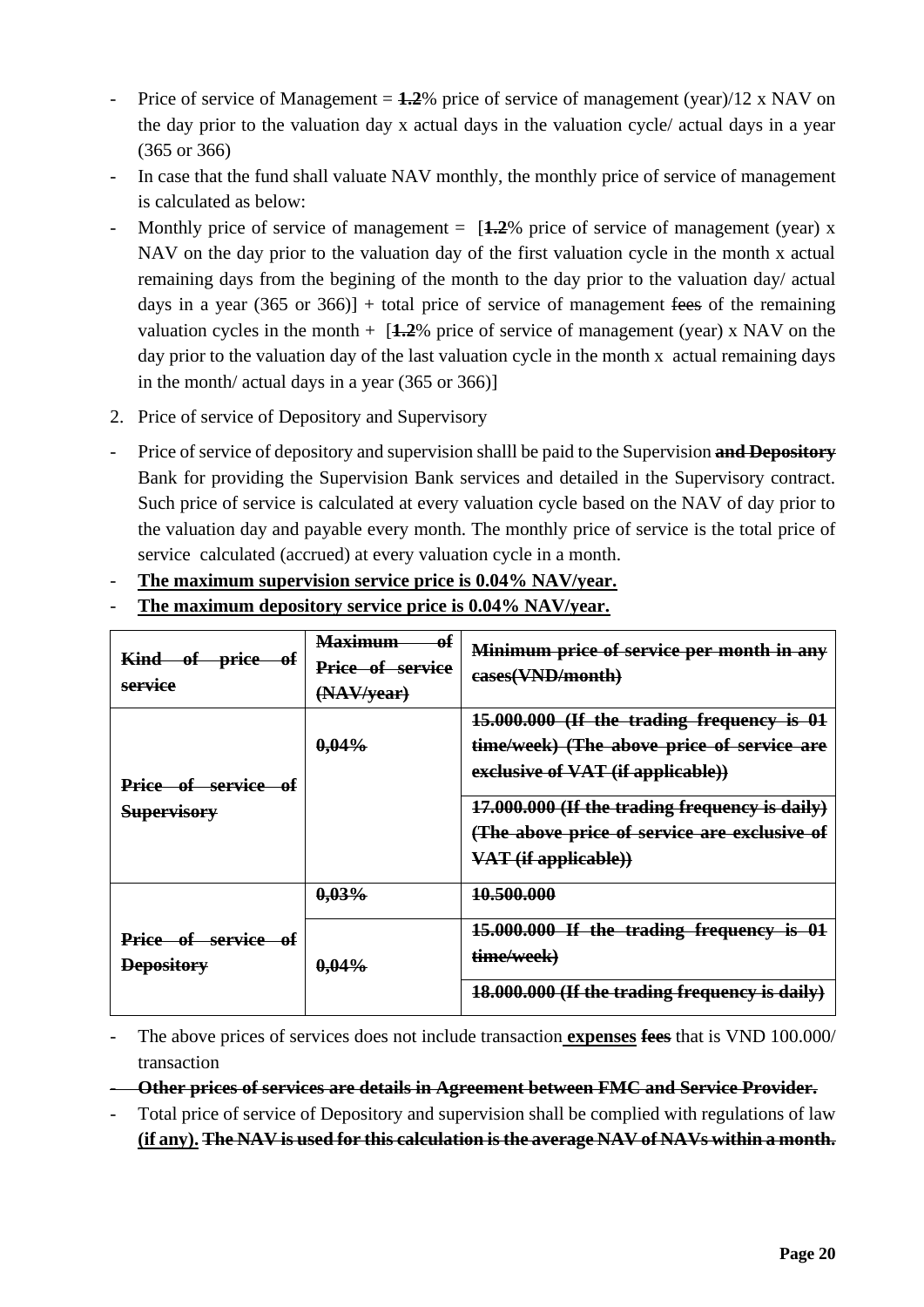- The above prices of services shall not include other fees such as fee payable to Depository center, legal fee, mailing fee, fee for change or cancel any trade, fee for registering nonlisted stock to listed stock or convertible bond to stock etc.
- **The monthly price of service is the total price of service calculated (accrued) at valuation cycles in a month.**
- Price of service of Depository and supervision for DCBF at each valuation cycle is calculated as below:

Price of service of Depository and supervision (not include securities trading **service expenses fee**) = % price of service of Depository and supervision (year) x NAV on the day prior to the valuation day x actual days by calendar of the valuation cycle/ actual days in a year (365 or 366)

In case that the fund shall valuate NAV monthly, the monthly price of service of Depository and supervision is calculated as below:

Monthly price of service of Depository and supervision (not include securities trading **service expenses fee**) = [% price of service of depository and supervision (year) x NAV on the day prior to the valuation day of the first valuation cycle in the month x actual remaining days from the begining of the month to the day prior to the valuation day/ actual days in a year (365 or 366)] + total price of service of Depository and supervision of the remaining valuation cycles in the month  $+$  [% price of service of depository and supervision (year) x NAV on the day prior to the valuation day of the last valuation cycle in the month x actual remaining days in the month/ actual days in a year (365 or 366)]

- **Service rates and payment methods are specified in Agreement between FMC and Service Provider.**
- 3. Price of service of Fund administration
- **The maximum price of fund management service is 0.03% NAV/year**

- **Price of service of The fund adminstration is payble monthly, details as below:**

| $\theta$ f<br><del>Price</del><br>оf<br><b>Maxximum</b> | Minimum Price of service per month in any<br>cases          |
|---------------------------------------------------------|-------------------------------------------------------------|
| service (NAV/year)                                      | (VND/month)                                                 |
| 0,03%                                                   | 10.000.000 (If the trading frequency is 01 time/week)       |
|                                                         | exclusive of VAT (if applicable)                            |
|                                                         | 15.000.000 (If the trading frequency is daily) exclusive of |
|                                                         | <del>VAT (if applicable)</del>                              |

- The monthly Price of service is the total Price of service calculated (accrued) at valuation cycles in a month.
- Price of service of Fund adminstration for DCBF at each valuation cycle is calculated as below: Price of service of Fund administration  $=$  % Price of service of fund administration (year) x NAV on the day prior to the valuation day x actual days by calendar of the valuation cycle/ actual days in a year (365 or 366)
- In case that the fund shall valuate NAV monthly, the monthly Price of service of fund adminstration is calculated as below:

Monthly Price of service of fund adminitration  $=$  [% Price of service of fund adminitration (year) x NAV on the day prior to the valuation day of the first valuation cycle in the month x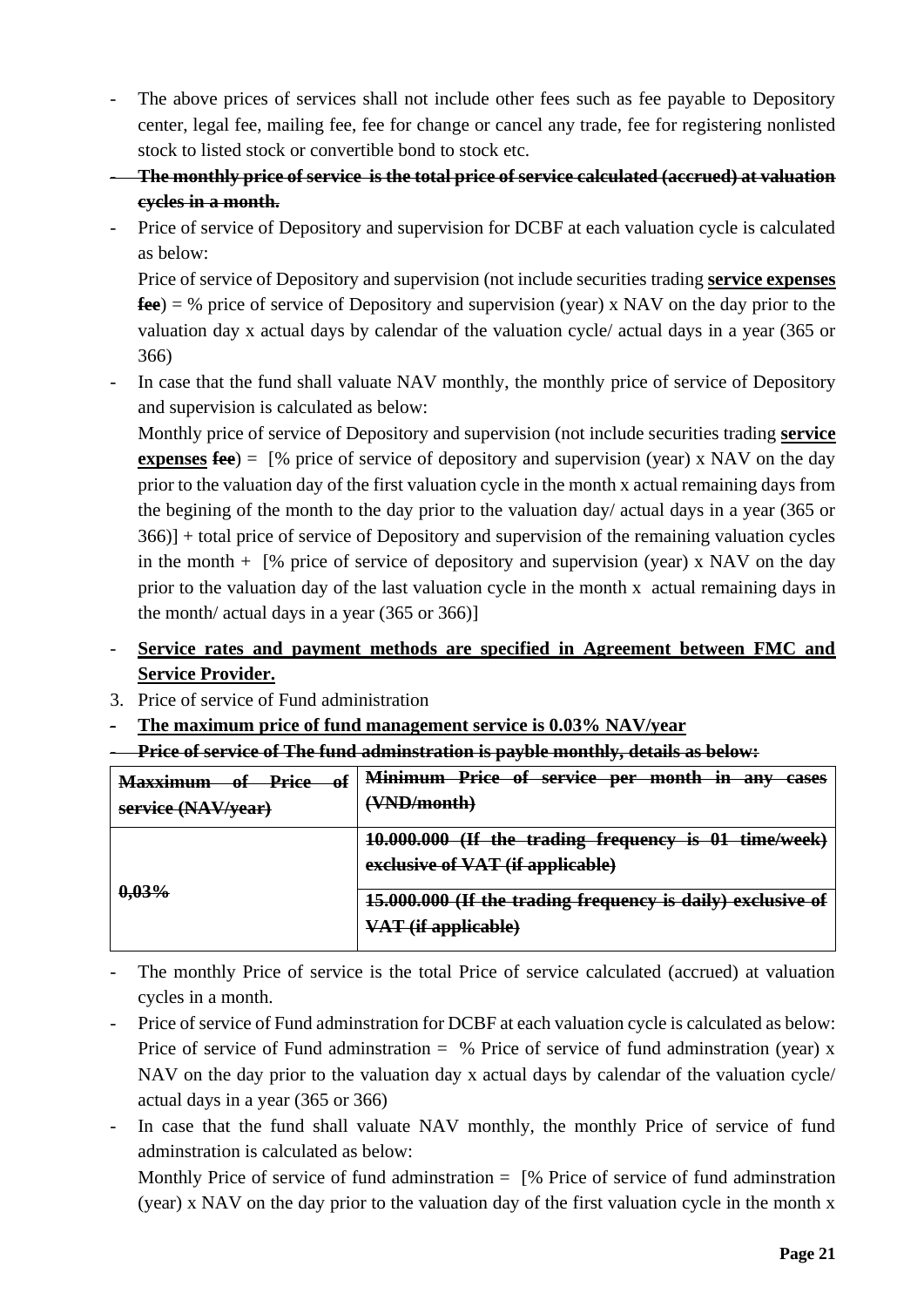actual remaining days from the begining of the month to the day prior to the valuation day/ actual days in a year  $(365 \text{ or } 366)$  + total Prices of service of fund administration of the remaining valuation cycles in the month  $+$  [% Price of service of fund adminstration (year) x NAV on the day prior to the valuation day of the last valuation cycle in the month x actual remaining days in the month/ actual days in a year (365 or 366)]

- Service rates and payment methods are specified in Agreement between FMC and **Service Provider.**
- **The total minimum monthly expenses for Supervision and Depository services, fund management services and the details of amounts are specified in the agreement of depository, supervision and fund administration services.**
- 4. Price of service of Transfer agent:
- Transfer agent service price is the **service** price **monthly** paid by **DCBF** Fund to the Transfer Agency Service Provider **for the Fund**. **Transfer agency service prices are announced in the prospectus, summary prospectus, on the website of the fund management company, distribution agent or in other forms**.
- **The formula for calculating the service price for transfer agent services in each valuation period in a month is determined as follows:**
- **Transfer agent service price for the valuation period = Monthly transfer agent service price / actual number of days of the month x actual calendar days of the valuation cycle**
- **Service price and method of service fee payment are specified in the contract between the Fund Management Company and the Transfer Agency Service Provider. In addition, the Fund will pay the costs related to the exercise of rights for VSD as agreed in the contract.**
- **This price of service pays for services mentioned in Article 42.2 of this Charter**
- **Fixed monthly price of service of transfer agent is 10 million per month calculated (accrued) at valuation cycles in a month.**
- **Price of service for execution of right is 1,000,000 VND per one list for execution of right.**
- **Details of prices of service and payment term are regulated in the service agreement between FMC and the transfer agent service provider.**
- **The above prices of service are exclusive of VAT (if applicable) in accordance with the law.**

**From time to time, Fund Management Company would be able to change the limit on the total operating expenses ratio (TERo) (after deducting relating investment fees) in order to provide the best support for Investors. Details and effectiveness of TERo limit (if any) will be updated in the Fund's Prospectus and disclosed on the Fund Management Company's website".**

**7.29. Amending and supplementing to Article 64. The fund's expenses** *Adjusted in accordance with applicable law*

"Article 56. The fund's **operating** expenses

Expenses of the fund shall include **after-tax** expenses as follows:

1. …

2. Expenses for fund assets depository and Supervisory fees paid to the Supervisory **and Depository** Bank;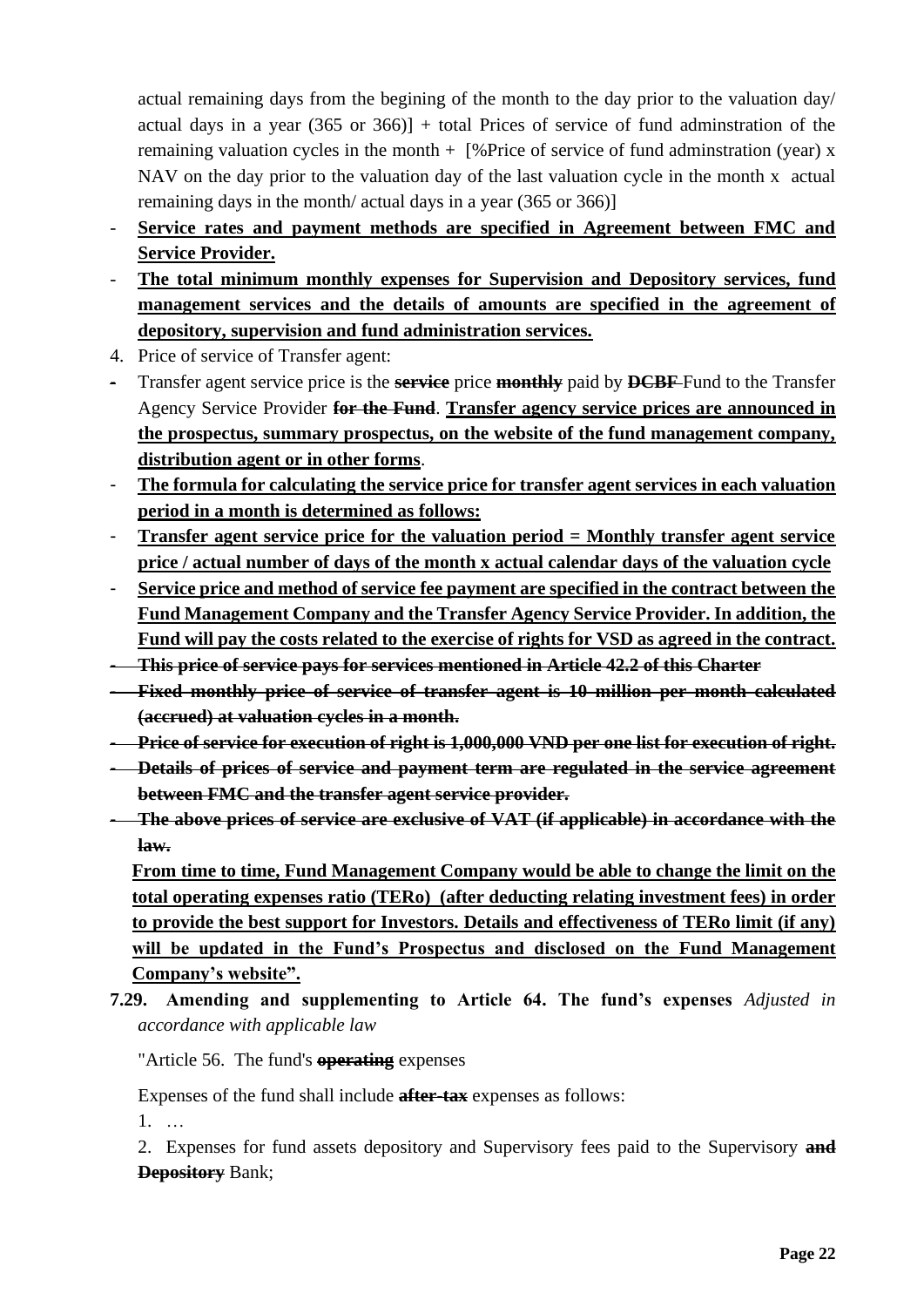3. Fund administration fees, transfer agent fees and other **valid** expenses Fund management company has to pay to relevant service providers;

10. Remuneration **and travel expenses** to the Fund's Representative Board;

**16. Expenses related to the conversion of the depository bank, Supervisory bank (if any) or other service-providing organizations;**

**17. The price of brokerage services, the price of transfer services of asset transactions of the fund payable to the securities company does not include any other service prices, including the service price paid for such services. other services or the price of services paid to a third party (implicit costs);**

**18. The fund management company and the distribution agent are responsible for paying the costs of printing, publishing advertising publications, and information on fund products.**

 $\cdot$ ..."

**7.30. Amending to Chapter XIV. FUND REORGANIZATION AND DISSOLUTION:**  *Supplementing chapter name*

**"**Chapter XIV. FUND REORGANIZATION **AND DISSOLUTION"**

**7.31. Amending and supplementing to Clause 1, Article 71. Registration of the Charter:**  *Updated charter registration*

1....

**DCBF Charter is amended and supplemented at the 13th including 16 Chapters, 72 Articles and 3 Appendixes according to Resolution of the Annual General Meeting of Investors of financial year 2021- convened the second time, dated on 05/05/2022 and takes effect from 05/05/2022.**

…"

**7.32. Amending and supplementing to Appendix 2: Commitment of the Supervisory Bank:**  *Updated the commitment of the Supervisory Bank*

"APPENDIX 2: COMMITMENT OF THE SUPERVISORY BANK STANDARD CHARTERED BANK (VIETNAM)

Number of certificates of registration of securities depository activities: No. 08/**GCN-**UBCK**-GCN** issued on dated 07 May 2015 by SSC.

Supervisory banks commit:

..."

**7.33. Amending and supplementing to Appendix 3. Common commitments by fund management company and Supervisory bank:** *Updated the information of the Supervisory Bank*

"APPENDIX 3: COMMON COMMITMENTS BY FUND MANAGEMENT COMPANY AND SUPERVISORY BANK

STANDARD CHARTERED BANK (VIETNAM)

...

Certificate of registration for securities depository operation No. 08/**GCN-**UBCK**-GCN** issued on dated 07 May 2015 by SSC."